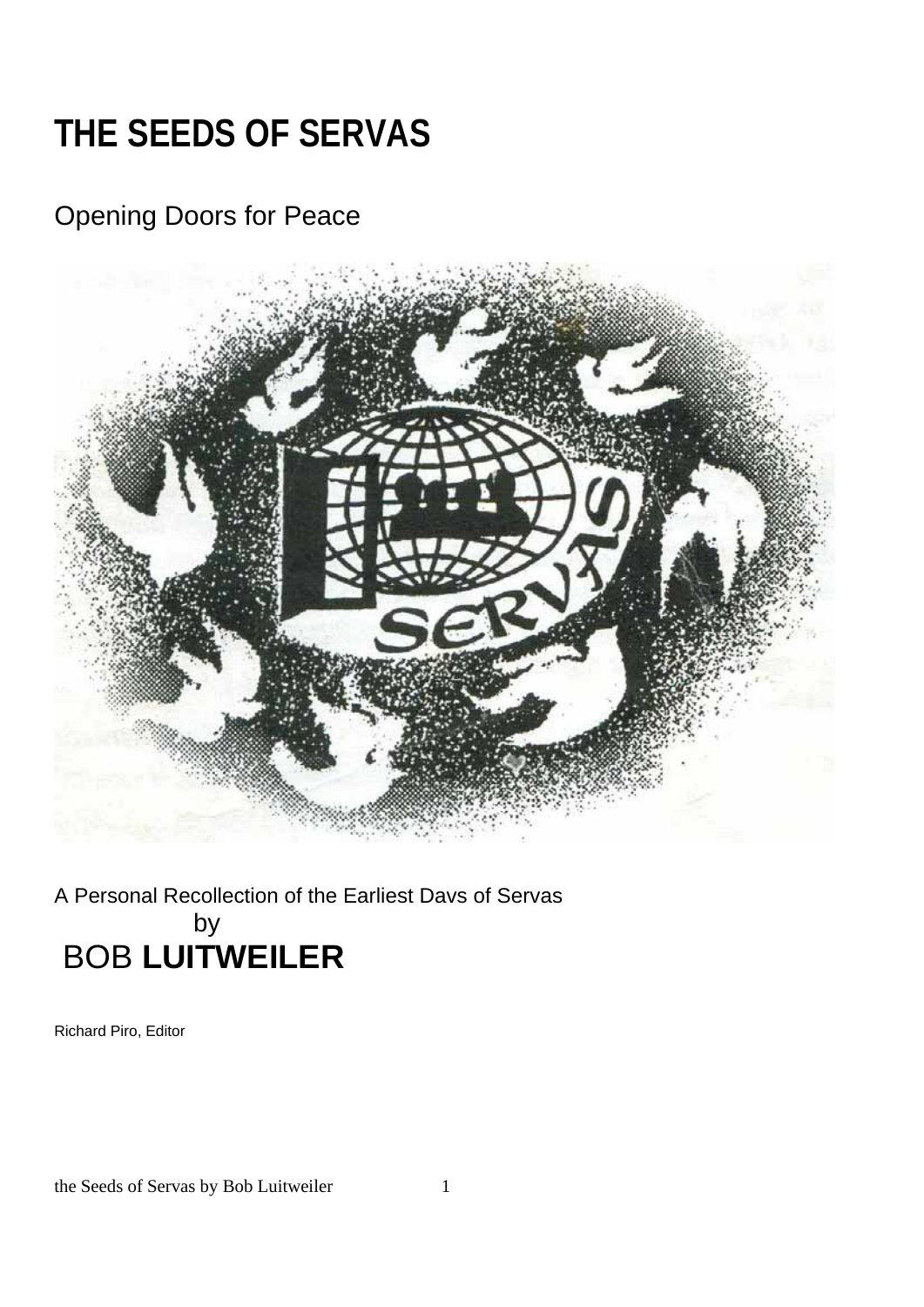# Acknowledgment

*This book would never have happened was it not for the continuous encouragement of Richard Piro and Mary Jane Mikuriya. For many months Richard urged me to fill* in *the blanks by constantly asking. "What did that feel like?" His other mantras were, "Experience, don't observe,* " *and "Show* us, *don't tell* us " *The original dozen or* so *pages grew* - *often painfullyinto a book. Then, as often happens when creative people mesh, communications derailed. Mary Jane stepped* in *and because of her Aristotelian, manner of asking tough questions, what had deteriorated into a scatterl!d manuscript transformed into a tight, and*  we *hope* - *powerjul account of the beginnings of Servas.* 

*At first my intention was to relate* how *I had only sowed the ideas of Servas whereas the real founders of Servas were those dedicated people like Connie Thorpe, Esma Burrough and the others* in *the Birmingham, England Peace Builder's team, and, of course, Grandma Esther Harlan* in *California. Perhaps, as some have suggested, this book* will *be considered the first installment of a more complete autobiography.* 

*Bob Luitweiler, Bellingham, Washington* 

EDITOR NOTE: This pre-publication galley edition of *The Seeds of Servas* was prepared for distribution to the attendees of the US Servas 50th Anniversary National Conference in San Francisco, July 31, 1999. For infonnation on additional copies, please contact the NY Servas office.

Copyright @ 1999 by Bob Luitweiler Cover graphic by Luvi Mortala, Servas Italy

Designed and Produced by Richard Piro San Francisco, 1999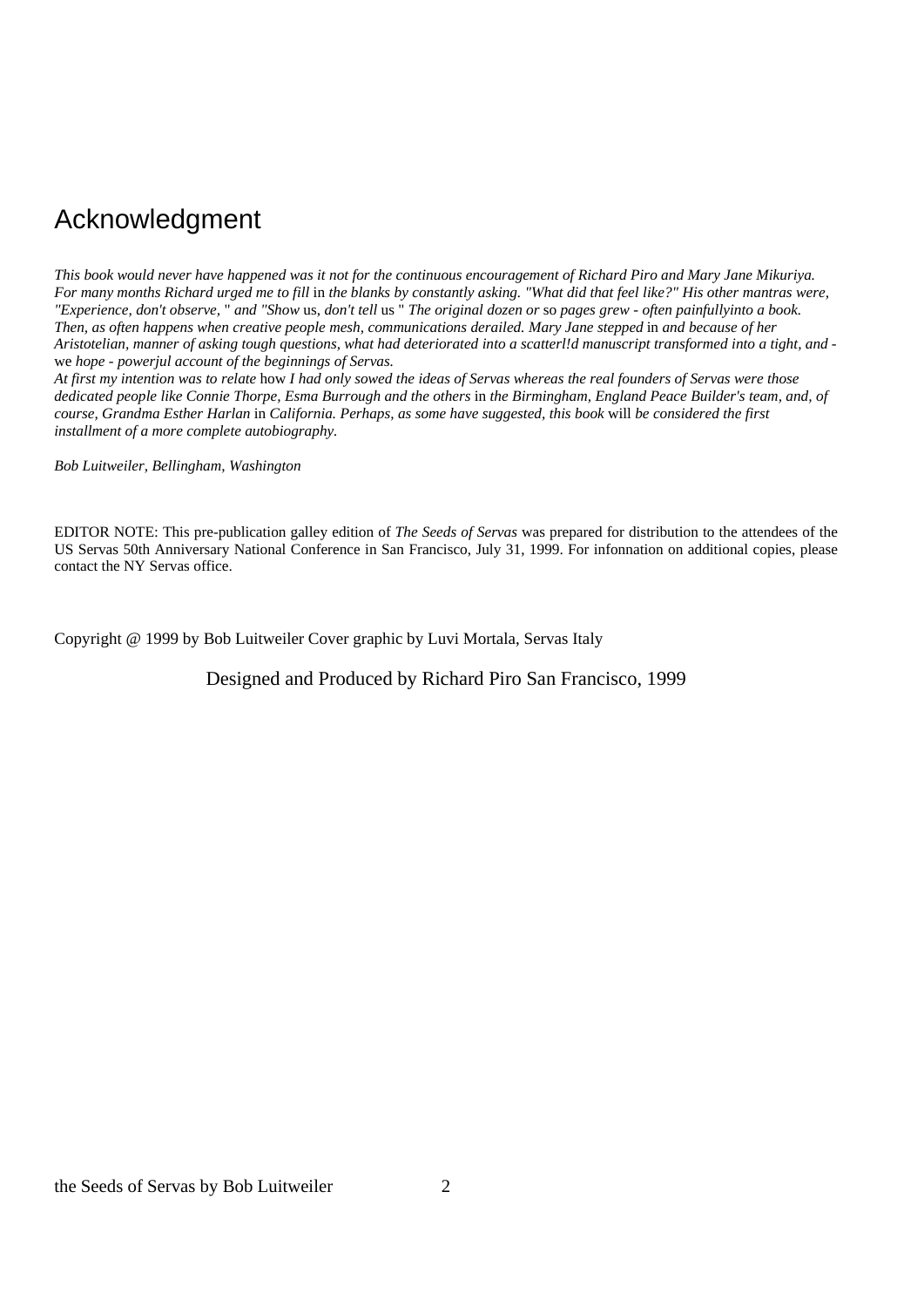#### TABLE OF CONTENTS

| Suspicious Bureaucrats,                    |  |
|--------------------------------------------|--|
| Friendly Englishmen, Difficult Americans48 |  |
|                                            |  |
|                                            |  |
|                                            |  |
|                                            |  |
|                                            |  |
|                                            |  |
|                                            |  |
|                                            |  |
|                                            |  |
|                                            |  |
|                                            |  |
|                                            |  |
|                                            |  |
|                                            |  |
|                                            |  |
|                                            |  |
|                                            |  |
|                                            |  |
|                                            |  |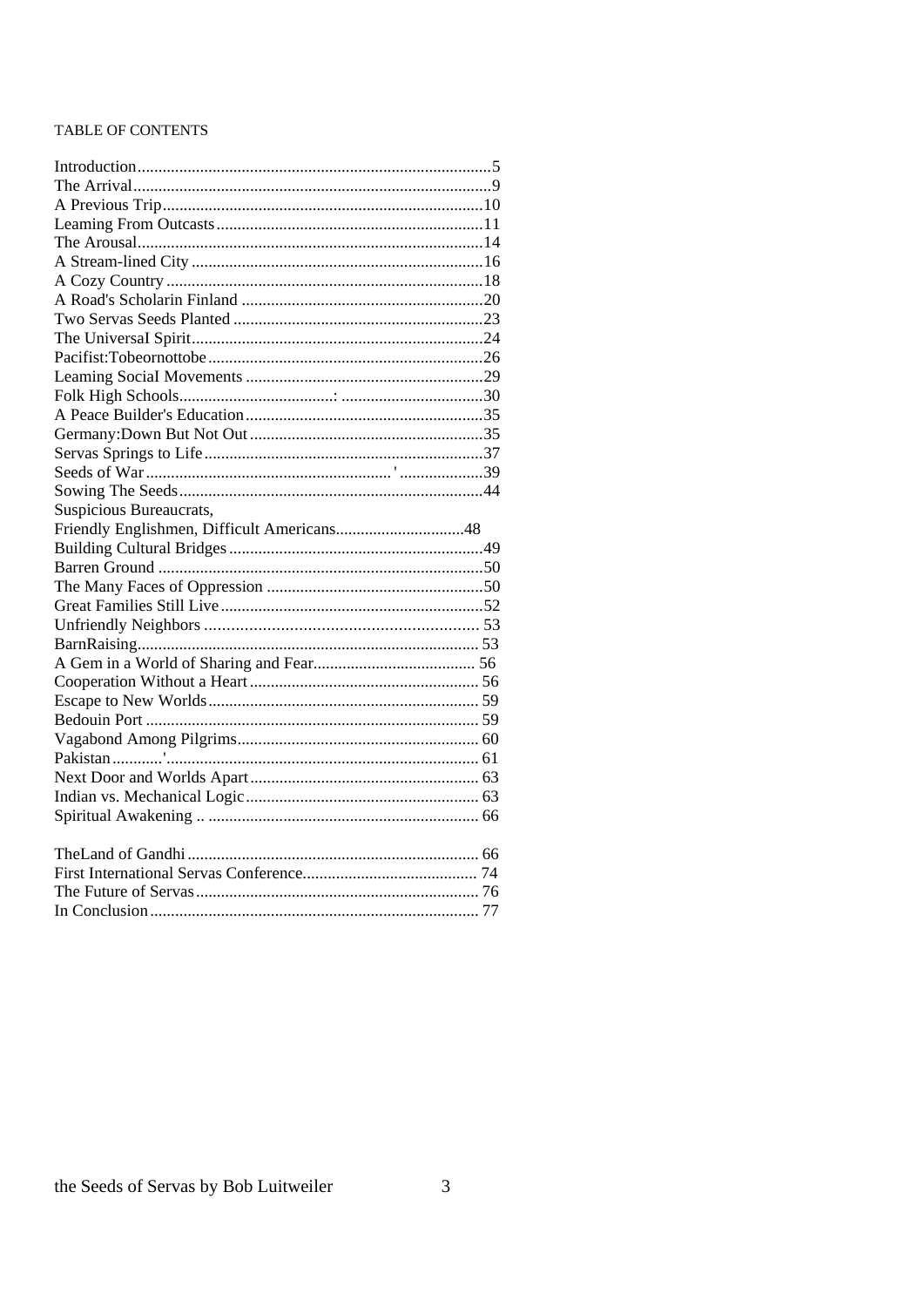#### *Introduction*

This story is not only about the beginning of Servas but the awakening of a mind on a slow overland trip from Norway to India. Confrontations with divergent cultures replaced my colored glasses with an often diamond clear vision. An ever deepening awareness from immersion in diverse ways of life shook up my ingrained assumptions. From shades of gray suddenly rainbow colors burst into my consciousness. Freed from the shackles of my upbringing and a classic American mentality I began to soar with the perspective of a global citizen. The human community emerged as a magic quilt of life styles and manners of thinking and living, a single tapestry of myriad designs unfolding before me.

Shifting from a tourist absorbing scenic vistas to a traveler actively searching the central ideas of cultures happens gradually. At first the subtle thought/observation changes are unnoticeable. Then one discovers that a once passive and baiely opened mind has blossomed into an inquisitive flower hungry for pollination. As I learned to listen with empathy, the most humble persons from distant corners of the globe became my mentors, pulling me into undreamed of chambers of thoughts and insights. I was no longer a touring observer looking in but a participant savoring many ways of life.

This recollection tells about a seeker's trip that had none of the benefits of a Servas network of friendly hosts along the way. But the unimagined rewards, life enhancing insights and experiences I had 50 years ago are now awaiting every Servas traveler. An awakened traveler is merely helped along the way by lists of welcoming hosts. That's the easy part! This account describes the gradual shedding of native prejudices and preconceptions as one young man gives himself pennission to blend with the people he was among; to sense their hearts and their yearnings; to glimpse even a little of their souls.

Perhaps because it was so obvious I never felt superior to any of them, complete strangers welcomed me as if I had belonged to their comm\_nities. With actions rather than words, I tried to reach out to them with empathy and to tell them I felt they were important and valuable persons who had much knowledge to share with me. The scientist or journalist who sees their study subjects only as objects builds a wall around himself. The people studied may be viewed'\* pieces in a puzzle more than wann, feeling cousins. Many times I was treated like a son returning home after a long journey. Even the policeman in Skoplia who was ordered to arrest me ended up inviting me to be his guest at his home. The chief of police in Tunisia, where I was picked up for hiking in a war zone, welcomed me to tea.

This story, in other words, is the story of three trips in one sowing the seeds of Servas; learning about special social movements; and the discovery of the value that comes from losing myself among distant peoples who immediately ceased to be strangers. Looking back fifty years from now, my heart overflows with joy as I remember the kindnesses, the thoughtfulness, patience and generosity I encountered almost daily as a questing vagabond. Call it a pilgrimage into the soul of humanity, if you like. My temple was the world; my fellow parishioners the human family; my bible the sennons of the lives of the people in all social strata. This story covers only the trip to India and back, the first chapter of a seeker's life. Since Servas was started, many others have had similar adventures each on their own unique quest. What experience could be more fulfilling than a pilgrimage into the soul of the human family? Almost 15,000 hosts around the world are waiting to help *you* on your journey of discovery.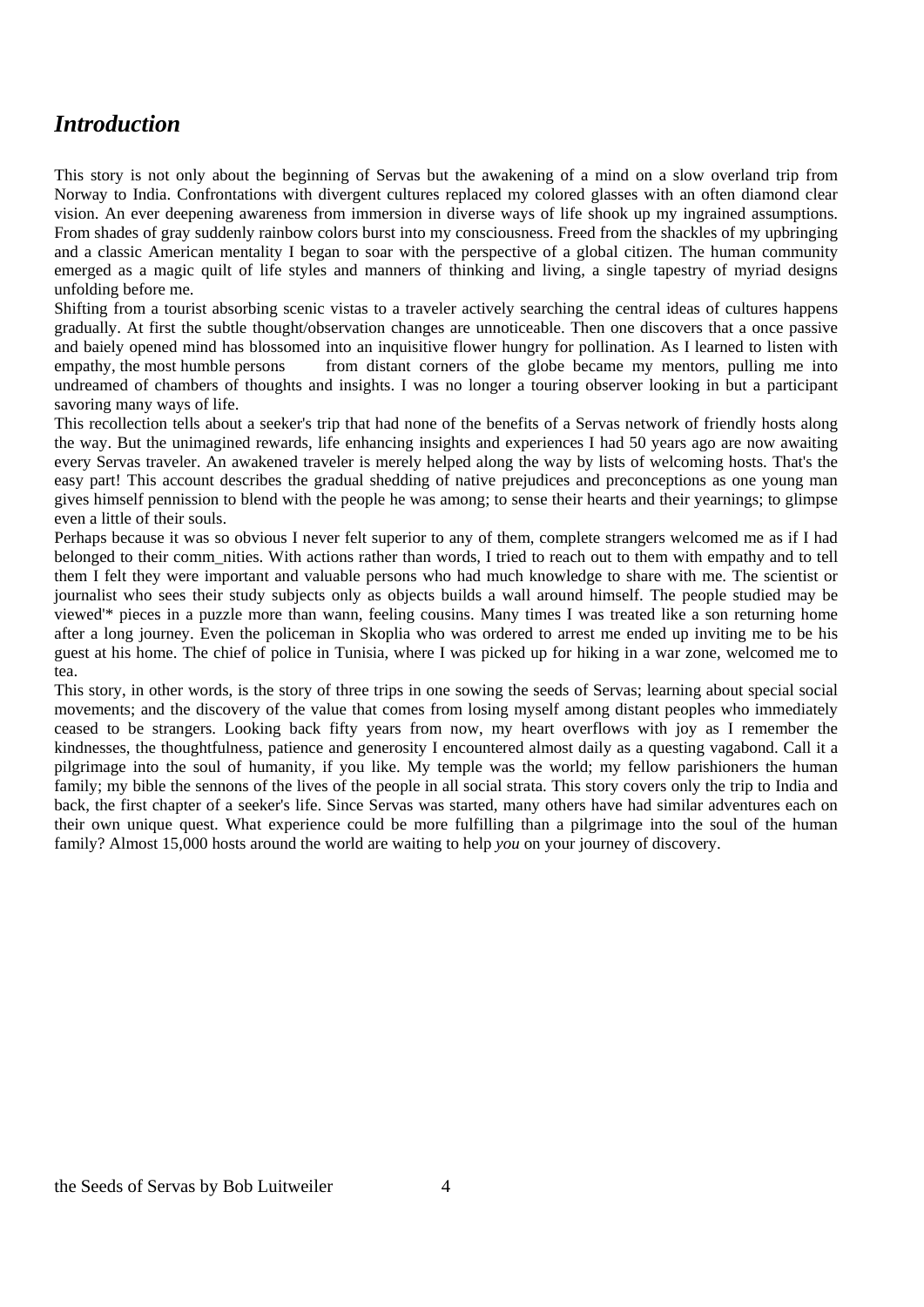

*Mary Jane Mlkuriya. Northtern California Rep. Bob Luitwteiler (Circa* 1999)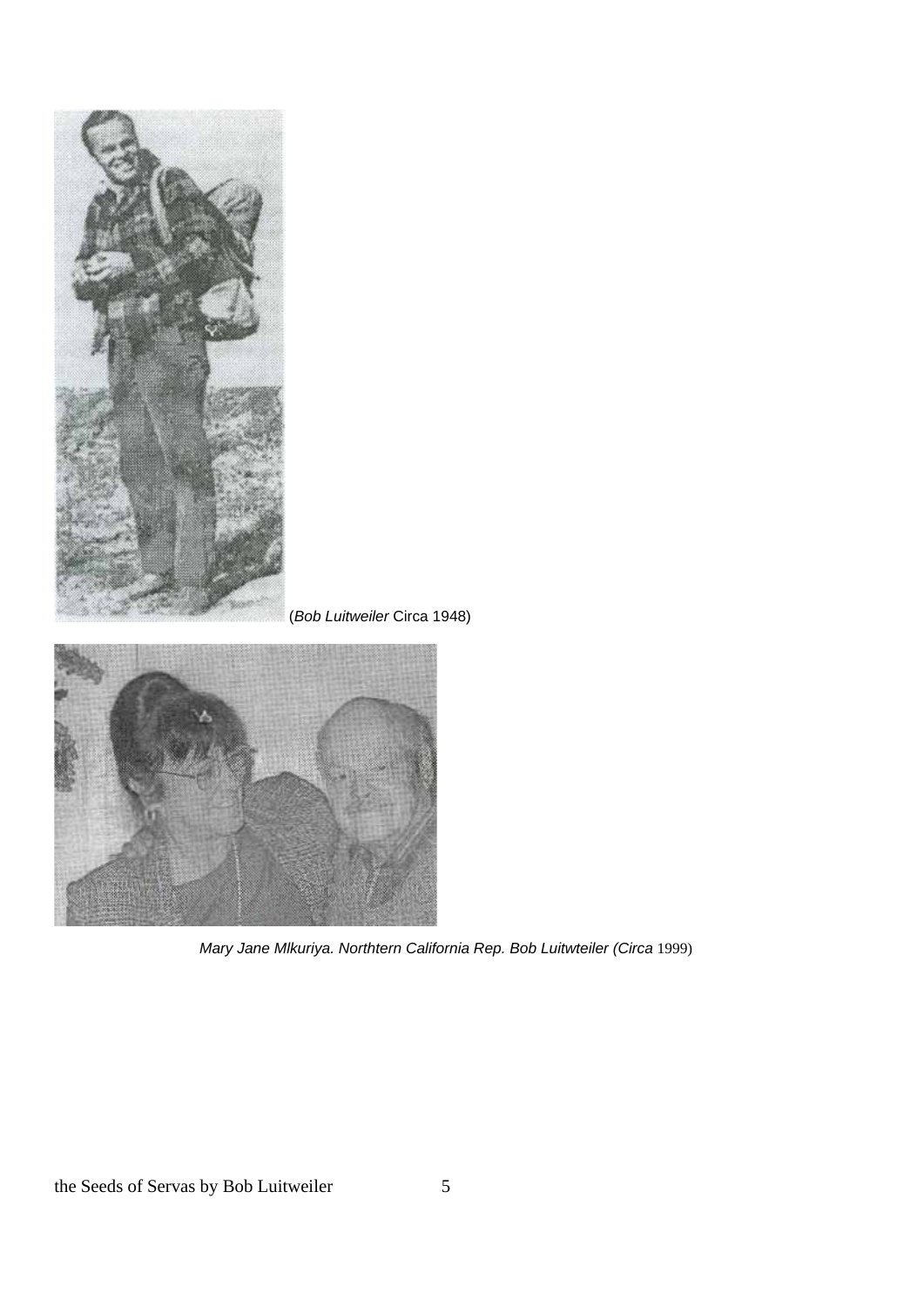## *The Arrival*

The rails of the ship were crowded by youth hostellers craning to get their first view of Europe as we glided up Oslo Fjord on that brilliant June Sunday morning in 1948. The people who came rushing out of their tiny cottages to joyously wave to us made us feel like we were on a homecoming. The contrast with our brief stop at Southampton was stunning. There we had to anchor out in the harbor because all the piers were destroyed. I had gazed in disbelief at the skeleton of the ancient cathedral and tangle of steel girders from newer buildings that looked as though some unearthly power had twisted them together with the fury of an angry child trashing his toys in irrational frustration. The sight of the chaos carried my thoughts back to the incoming buzz bombs rocketing across the English Channel and the shrieking of people under the burning and crumbling buildings.

The picturesque Norwegian coast as gentler world, in no way the war-tom Europe we anticipated. For many of us it was like landing in a fairyland. No ugly billboards, no snarling auto traffic, no derelict cars or residue from unchecked industries marred the landscape. Central Oslo was a clean cozy 'city with boulevards and narrow streets and little friendly shops. Even more striking were the robust people of all ages who looked as though they could take a ten-mile stroll in the country with no effort.

On Saturday the big bus could barely edge through the throng of bicyclists crowding the narrow city streets of Oslo. Without so much asa car it seemed like the whole city was headed for a weekend in the bright-summer countryside, some to shepherd's cabins, some to country cousins, many to camp out. After a few days, I began to feel an affinity with these proud nature-loving people who conserved and cherished their forests, fjords and thousands of coastal islands, despite their unspoken aloofness. Theirs was no consumer's crazed society with blighted, logged off mountain slopes and resorts blanketing the shorefront.

#### **A** *Previous Trip*

So began my second life-changing visit to Europe. My first trip's experiences still lingered just below the surface. I remembered how that little cargo steamer had stood on end in the rough February sea, almost tossing some passengers into the sea. But it wasn't the bucking ship that turned me around. A few months in Switzerland studying French shattered my complacent American mentality. Being with youthful fellow campers from all over Europe opened my eyes. Football scores and racing cars were farthest from their minds. One high school French girl introduced herself by asking, 'What is your politics?" Then my limited French pushed her to explain, "Surely, you must be Socialist, Right Wing, Communist or Anarchist?" When I told her I believed in democracy because I barely understood those political ideologies she gave up on me.

I can still see the pained expression on the face of the fellow camper from Italy when I asked him about Mussolini. My 16year-old room mate was called back to Spain to fight in the Spanish revolution. On the way home I passed through shiny Germany where even the Bulgarian boys in the Youth Hostel were in swastika uniforms and heiled Hitler as they signed in. At the time I had no idea I was seeing Europe on the verge of another slaughter. I realized, however, how sheltered my childhood had been and when I returned home how insulated from the world my fellow high school students were. However, each turn shook my thinking in ways that well prepared me to see below the surface as I slowly traveled from Scandinavia to India on this, my second trip abroad.

#### *Learning From Outcasts*

In 1942, as a Gandhian-inspired conscientious objector (CO), I had refused to be drafted to fight in World War 11. I objected not only to the killing but also to the government assuming it had the right to force young men to kill each other. There are better and more effective ways to stop despotism then the barbaric violence of war. Finding other approaches was one more purpose of my field studies.

I chose to think of my imprisonment as the US Government's gift of a residential seminar in criminology with all expenses paid including room and board and hundreds of subjects eager to be interviewed. For a. wanderer and lover of open spaces the confinement was no picnic. I remember looking out through the bars at the pretty hills of Connecticut and dreaming what it would be like to be hiking in them. However, there was satisfaction in turning the experience into a learning one rather than bemoaning my confinement. The guards seemed angered at my joyfulness.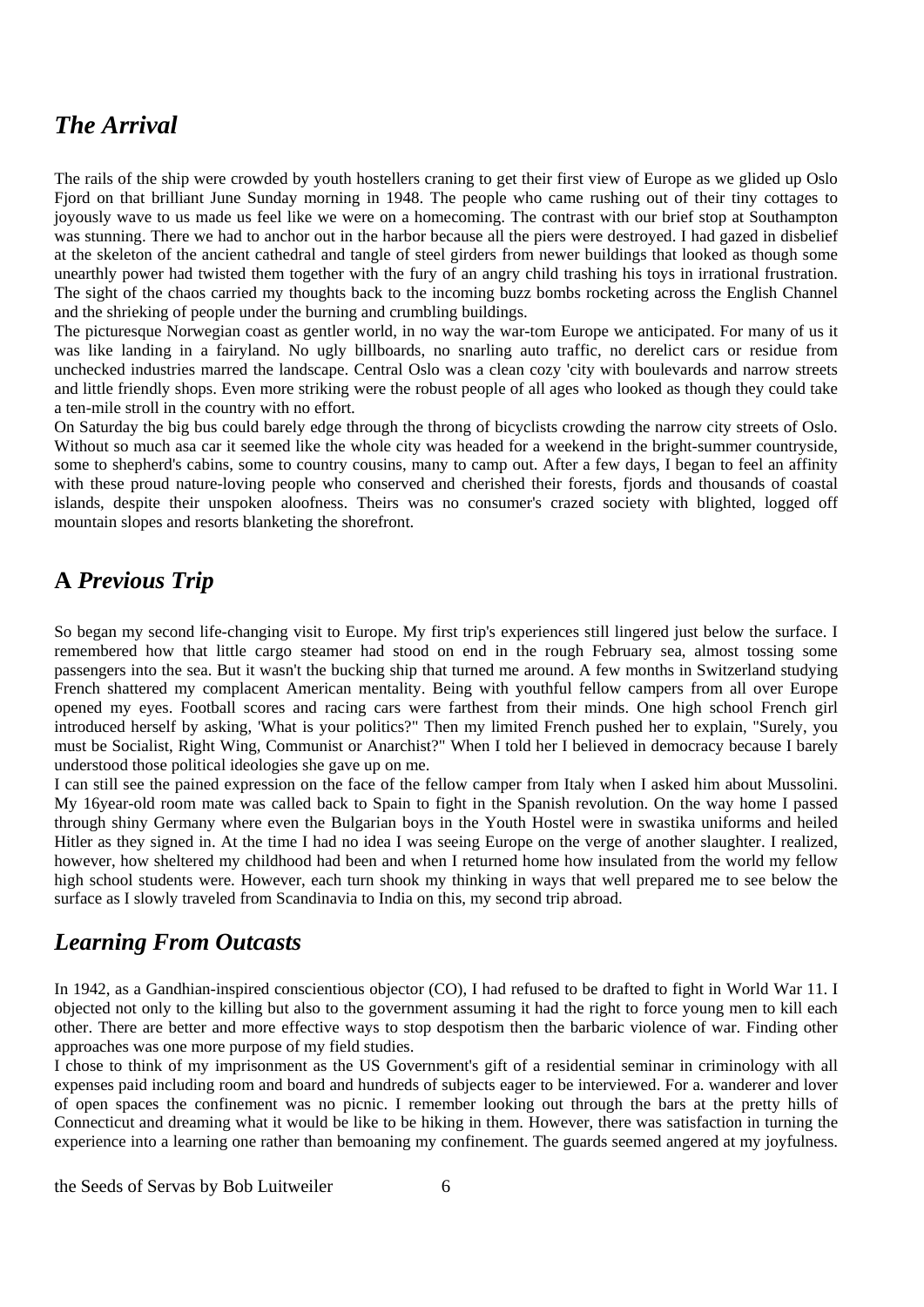I was supposed to feel remorseful and chastised.

Often when I saw men pacing their cells like caged wild animals, I did feel quite angry. How is it that a country that called itself free and civilized would put humans in cages? Even though both of the prisons in which I did time were model institutions some frustrated inmates tried to kill themselves.

Two years in two different Federal Correctional Institutions (Oanbury, Connecticut and Ashland, Kentucky) never *corrected* me but made me a more detennined social reformer. I was given the opportunity to live among and become friends with the outcasts of our society. They were sons of poor immigrants, destitute plantation workers from Puerto Rico, slum bred AfricanAmericans, Kentucky mountain moon shiners and a few wellschooled con artists. The stories of the broken lives of these outcasts who had robbed the government far less than the officials running'the establishment would make a heart-rending book. teaming to see the world through their eyes was a revelation for all socially concerned conscientious objectors. We were shaken to see how our wealthy country abandons many of its poor and its minorities and how it wastes millions of dollars punishing them, when helping them to adapt to productive lives would cost a fraction as much and express a sense of compassion instead of punishment.

Equally valuable was living among the creative minds of the other conscientious objectors who were leaders in their fields. Many were, visionaries in various fields of education and social change - now all criminalized by a violent government. Noteworthy was the way we turned our prison lives into constructive pursuits. Famous books were illegally written and smuggled out the back gate. Amold perfected his Arabic while walking the yard with an Arab inmate and later became head of a Middle East language school. Bill, or was it his brother Fred, started his studies in medicine in the prison hospital. Fran took the night job watching the generators so as to study in isolation like a monk in his cell. He became a well known religious educator. Bob and Steve became carpenters and builders starting with their experience in construction on the farm. Jim, a pastor on the outside became a pastor to the other inmates. Another pacifist tried to organize the guards into a labor union. African American Bayard astonished the racist illiterate Kentuckians with his gifted literacy courses in the educational department. I learned Esperanto out of a book and then started an Esperanto class. Then I started a sociology seminar where we invited other inmates to be resource people.

I gained valuable experience working on the farm and in construction details. Then, as janitor, I learned to quickly clean the fifty-man dormitory and washroom so as to have maximum study time. Life there, for many conscientious objectors, was an ongoing spontaneous and stimulating seminar in which we used each other as resource people. For some prisoners it is a crime school. For us it became life-awakening education.

The creative outlets prisoners discover are legion. A pacifist inventor in another prison made an electric pop-up toaster while in solitary confinement with materials he spirited from the broom closet. He let himself out of his cell an+into the closet with keys he made by flattening and then rubbing spoons on his bed legs. I also like the story of the artist who did sculpture in solitary where everything is taken away from you. The "hole" prisoners call it is the second level for breaking a man's will. He sculpted with a mixture of his pasty breakfast oatmeal and clean toilet paper.

But social leaders on the outside are not lulled to sleep when incarcerated. Beleaguered prison wardens were squeezed between racist inmates and anti-segregation pacifists. First we were permitted to have interracial eating areas. Then we pressed for desegregation in the dormitories. Worst for the wardens was the way every mistaken move made by the prison administration flashed like lightening to awkward questions asked in the US Congress. Our mail was censored and our visits limited but word got out. and traveled fast through a grapevine of concerned, politically active people. In Lewisburg, PA the warden is said to have become very cautious of the way he treated inmates. The prison population was so well organized any unfair move he made could result in a nonviolent prison wide strike. Another federal prison warden is said to have commented, "Oh for the good old-days of bootleggers and bank robbers when we don't have these damn CO's to deal with."

# *The Arousal*

If someone had told me, as our ship steamed toward Norway, that I was destined to sow seeds that would grow into a worldwide movement I would have laughed. Nothing could have been farther from my mind.

I had not returned to Europe to be a *tourist* but rather to launch a learning quest. Finland was to be my first "seminar." It had taken less then a year's residence at Antioch College and then incarceration as a Conscientious Objector to realize that sociology could be better learned from life than in academia, no matter how qualified the books and professors. Ivory tower learning was artificial, vicarious and too often out of touch with the dynamics of the people's world - the workers, minorities, refugees, and rapidly changing societies.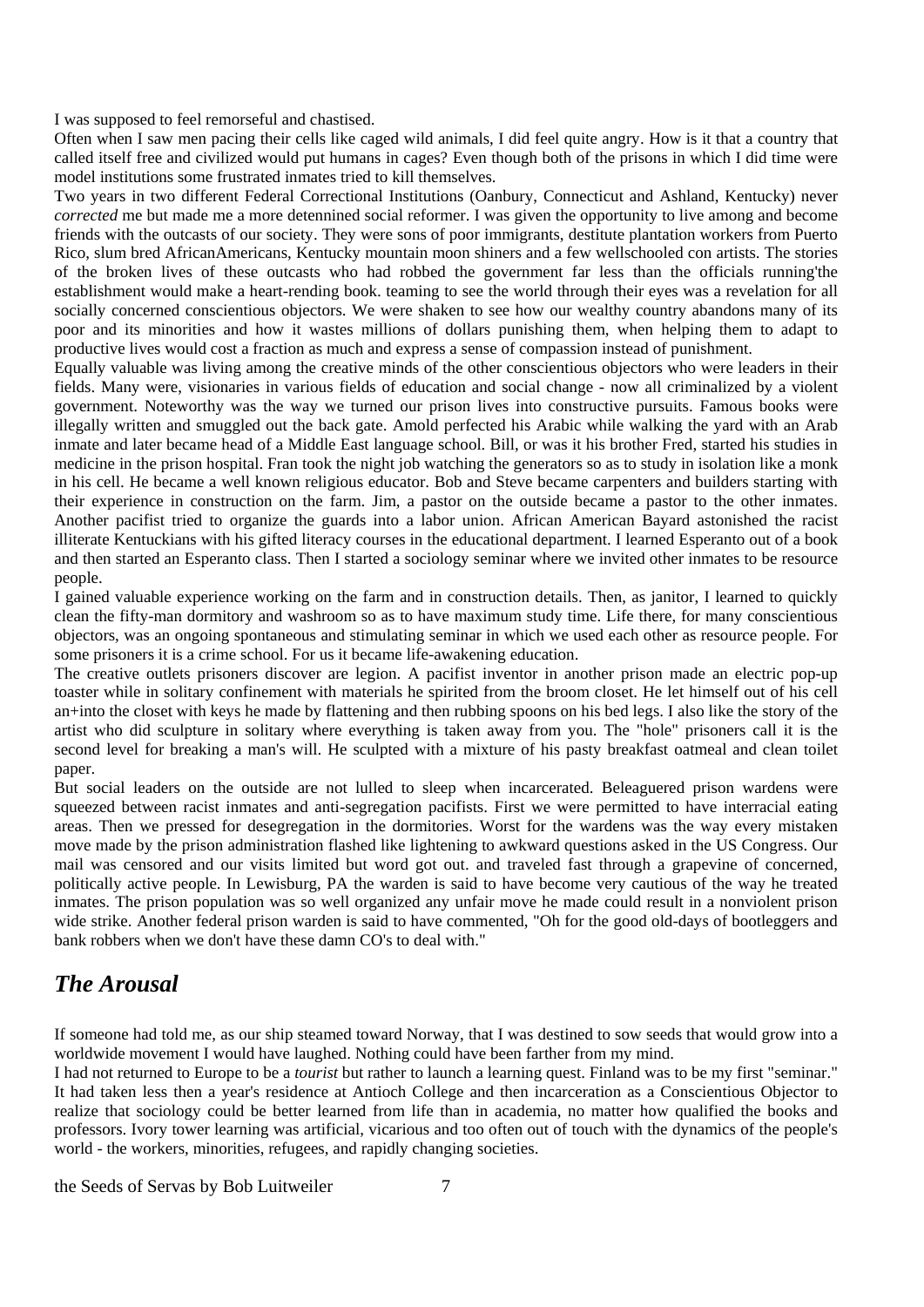The course I assigned myseH I called Social Dynamics what causes societies to flower? What makes others disintegrate? What are the root causes of injustice, alienation and prejudice that lead to war? Above all, I wanted to know those movements that had been most successful in awakening a strong sense of social consciousness among ordinary folk. I was looking for credible foundations for a nonaggressive democratic society. Experience and study of social movements had convinced me that this was the best route to developing a more just social system.

For my syllabus on this trip I planned to study three movements in depth:

- o (1) The Folk High Schools of Denmark which had demonstrated an educational approach for an awakening
- of social responsibility in rural youth for almost a century;
- o (2) The Israeli Kibbutzim for their extensive experience in

communal living, and

o (3) The Gandhian movement to see if it had succeeded or failed in spreading the philosophy of nonviolence in India.

But these goals turned out to be only a few high spots in a four-year trip to India. As it turned out, I was headed for a comprehensive education from life that included, among other things, sociology, political science, ethnology, linguistics, economics and cultural psychology.

Unlike the other passengers, mostly college students on a summer's jaunt, I had a special quest. The first trip was for me a baptism in the bigger world. It gave me a different a perspective. Attending the Quaker meetings focused my concern for peace, strengthening my convictions that a world free of war was possible. After a year at Antioch College I joined with a few other students to start a little cooperative farm that cultivated more ideas than crops.

I had already served a stint as a migrant worker picking string beans in Aorida and learned much *mOIe* than a couple of years of sociology books and lectures would have taught me. I worked and lived as a migrant and simply listened to their stories and heartaches as we worked side by side. They had no idea I was there to learn from them rather than to earn twenty-five cents an hour on the grading belt or twenty-five cents for picking a bushel of string beans.

Before leaving home, I learned a little Danish by mimicking the guttural sounds on a language recording until I got a sore throat. Unfortunately when I asked directions my phrases sounded .so authentic the local people thought I was a Dane. Since all educated Danes understand Oslo Norwegian, they answered in rapid Norwegian, not a word of which I could even guess. The best I could do was head in the direction they pointed. Then, as soon as I turned a corner, I asked again.

After a week in Oslo, our group of Americans cycled down the Oslo Fjord and across the wide and mostly open pastures of Sweden. One day we were suddenly astonished to see a Lilliputian steamboat materialize in the pasture before us. The tiny ship that squeezes through tunnels and across viaducts looked more like an amusement park ride than the passenger cruise ship it was. Without hesitation we bought tickets and were soon silently gliding through immaculate fields, with tassels of grain brushing both sides. In places we looked down hundreds of feet to roads passing under us. It seemed like we were floating in the sky.

 There was barely a car on the road, frequent crystal lakes to refresh in and youth hostels for every night's stay, made it a cyclist's paradise.

# **A** *Stream-lined City*

Sailing into Stockholm with its shiny buildings glittering in the sun and naked children playing in the parks and fountains ushered in another magic scene. The youth hostel was in the historic quarter where narrow streets squirmed between medieval hand carved buildings. Bridges reached across clear placid waterways connecting the old town to other islands and the mainland. Snuggled up to the hostel the old town was a storybook village. Every building was an artistic creation from an earlier age when artisans, proud of their skills and a strong sense of humble beauty, carved a little of their soul into the doors and window frames of each house and shop.

Stockholm was a contrast in cultures and political ideologies in a new and old city with monuments to an aristocratic empire on one side and a socialist egalitarianism on the other. Beyond the grand government buildings of an earlier period were long streets of repetitious apartments. They were crowded with tiny apartments unable to accommodate the deluge of families migrating from fanns all over the country into the newly industrialized city. My social worker friends complained the government had tried to streamline family life creating special activities for children, different ones for mothers, otherS for fathers and still others for the elderly. These concerned social workers felt the programs had the effect of splintering families. When I later asked the professor of social sciences about this trend, he seemed to have never thought of it.

So pressing was the influx, families had to wait five and six years to get one cramped apartment. Children were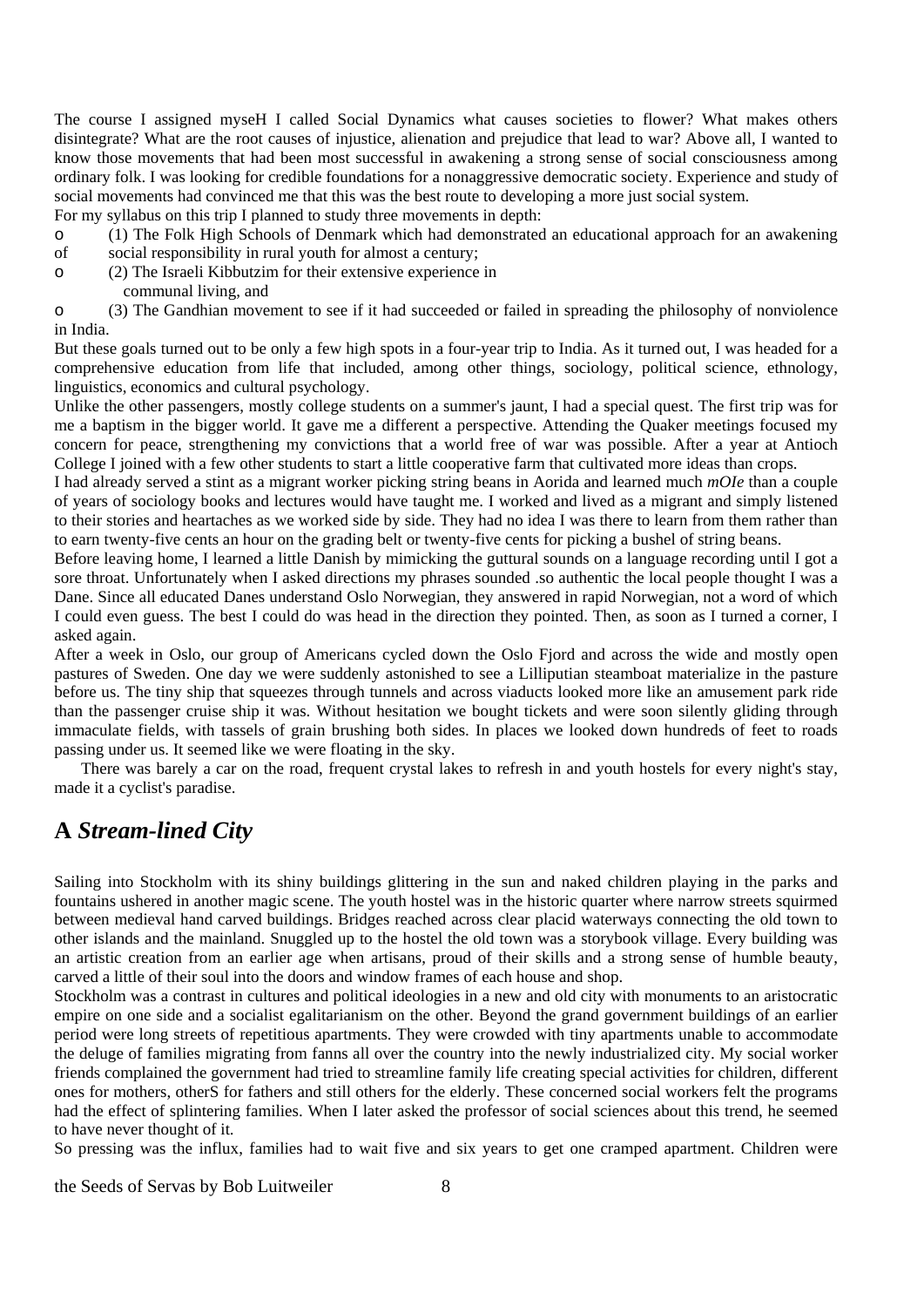moved to children's hospitals when they had measles, mumps or other children's diseases so as not to infect the other siblings at home. Neither could the tight little apartments squeeze in an additional relative. When one family hosted me for a night, I slept on a mat with my feet in the kitchen and my head in the hall where people had to step over me.

# **A** *Cozy Country*

After my last companion returned to the US, I got a job living with a Danish family. Working as farm hand in the harvest brought me into a new level of Scandinavian life. Since no one on the farm knew a word of English, I had plenty of practice talking Danish. The meaning of Anglo-Saxon struck me when I discovered how many terms this rural dialect had that were closer to English than Copenhagen Danish, the kind I had learned from my recordings.

The farm apprentices all lived with the family, a common practice in those days. Although all the work was done by hand or horse power except for the motorized thrashing machine in the barn, their mode of work was so calmly paced we weren't exhausted at the end of nine hours in the harvest fields. Doing this farm work, in effect, paid me to learn Danish. My hosts were especially amused when I want out to the kitchen to help wash the dishes and also when I used the newly installed toilet instead of going out behind the cows as all the men did. For my part, I was appalled to see, after the enjoyable harvest dinner, all the left over vegetables that had been grown for the celebration, thrown to the cows. Our meals then went back to meat and potatoes. One gets a much better feeling for family life, even with only a couple weeks working like that, than can be had in a twoday "visit."

One evening at dinner the four-year-old daughter started gently pulling her six-year-old sister's hair. The older girl pushed her hand gently away. I held my breath expecting the kind of angry conflict so frequent in American families. Daddy just said in a firm voice. "Stop it." A little incident barely worth mentioning but I think it was significant because in all my time in Denmark I only saw one serious conflict dealing with disagreements either between children or between children and parents.

In observing various cultures and ways of life during many years of travel, I have disoovered that by unobtrusively watching child-parent conflict resolution one can get an extraordinary insight into the psychology of a community. Little incidents vividly reflect the mentality of the community, their authoritarian or democratic mentality, their preference for violence or gentle persuasion, their patience or quick temper. There even seems to be a correlation between the way these little incidents are resolved and the kind of govemment country has - unless it is a country with many conflicting cultures.

Outsiders who think Scandinavians are almost alike could not be more wrong. The Swedes are great people when you get to know them, trustworthy in every way and really industrial innovators who care about the welfare of their oommunities, their people and the environment. For example although they have a higher standard of living per capita than Americans they use less energy per person. Perhaps they became shy and not always flexible because they lived for many generations far apart from each other and in a country on the northern edge of Europe. Their Danish oousins, on the other hand, who live close together in a country with intensive farming and compact villages are some of the friendliest arid most outgoing people in the world.

For example, one wet day when we were looking for the youth hostel where we could change and dry off, a girl we asked directions from told us her uncle, a judge wanted to invite us in. We shed our wet muddy clothes, and took warm showers in his polished bathroom and then enjoyed tea with the family as though we were old friends. The Danes call it a cozy land. In those days it really was.

# **A** *Road's Scholar in Finland*

Who would expect crossing from Sweden to Finland on a dreary October aftemoon could open one's mind into a new, life lasting realm? It was no flash of discovery, no sudden revelation but a crack in a very slow opening door. The view from the train as it chugged across the featureless landscape of frost bitten fields and shadowy buildings veiled in drizzle were hardly mind-altering stimuli. It awakened to a deeper level of inquisitiveness that has enriched my life from that day until now. Since then most people I meet and places I visit are more than a pleasant experience or a snapshot for the photo album. Each is another piece in the jigsaw puzzle picture of our complex world. The disarray takes shape. Experiences appear less happenstance. They find a logical place in the puzzle. Life on our apparently discordant planet is interrelated. Every change, constructive or destructive, has its cause and its important effect on the whole of life. I now cherish the excitement of knowing, at least a little, the inside of a different society and discovering the holistic interplays there and with the outside world. That is the kind of enrichment that the fast-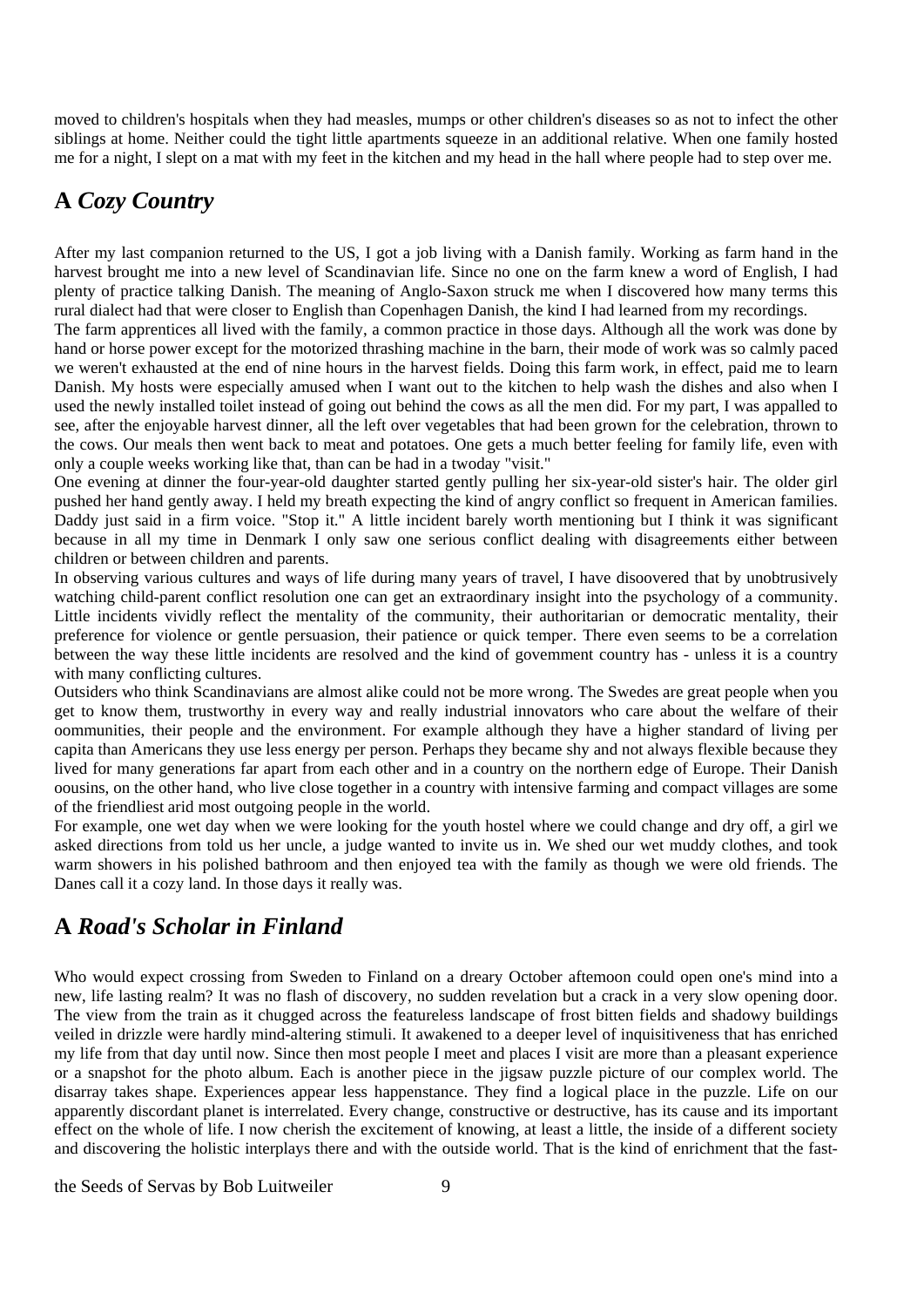moving person misses.

The Finns' rare mentality started this change in my life's perspective. I could no longer say, as I did in the other Scandina vian countries: Here they are, that's what they are like. Their very uniqueness urged me to look deeper, to ask what had made them that way. The searching in depth that started in Finland followed me the rest of my life because it opened the eyes of my mind. Gradually I learned how many different levels of understanding one can gain from visiting a community. There is the tourist picture post card site with people in colorful costumes doing interesting things. These people are to the tourist just part of the scenery. A little deeper insight may come by talking with a few people about their customs. The fortunate travelers are invited into a home and may get a superficial glimpse of family life and think he or she has really learned something. But there are many deeper levels to fathom. It is amazing to learn about the evolution of the community life, its efforts to emerge, its struggle to survive, its pride and visions, its class and racial conflicts and efforts to overcome them. The memories of the elderly give visions into earlier times. The dreams of the young can reveal the future - for they suggest how their society will develop.

Gradually one learns enough to stand in the sandals of the stranger and gain at least a vague sense of their feelings. When, that happens, I know I am beginning to see the inside of their community. Even greater are the rewards that come when I learn something that becomes part of my way of life or is useful to my home community.

These insights were initiated by the Finland experience. The habit of learning has grown over the years until today, though I am 80, not a day goes by that I do not learn something from a stranger. Each new insight from spontaneous friendly conversations with strangers adds to my appreciation of our complex life.

At the time Finland was under an oppressive debt to the Soviet Union. The Finns had fought to keep land near Leningrad which the Soviet demanded for fortification. For some time that little counby held off the mighty Soviet army but lost in the end. When I was there, the Russians were supplying raw materials and demanding the Finns process it for them for nothing. The labor was the only thing they had to pay the reparations the Russians demanded. The poor, yet indomitable Finns, defeated and suffering the ravishes of the war were forced to give their labor to the Russians. All they had to eat was fish, boiled potatoes and an occasional apple.

In Finland I visited a number of their folk high schools which were just starting and again found warm receptions. In one school the girls came early to ready everything for the term. The teacher asked each one to get up in front of the group, tell where she was from and sing a song. Not a bit shy, with no instrument, in front of mostly strangers they sang with as freshness of voice as the birds in their fields.

There was a regular ritual at the folk schools. Everyone took a boiled potato and peeled it before anyone started to eat. Hoping for some extra roughage and vitamins I asked the person on both sides of me for the skins they were discarding and mashed them into my potato. "Ha," they said, amazed at the potato skin eating American, "you would have made out much better than we did during the war."

In Helsinki I visited some of the leaders of the Consumer's Co-operative movement who generously took the time to explain the movements and problems of their country. The Finns are a remarkable people who don't believe there is such a thing as defeat. They not only bought their freedom from the Russians but were some of the first to pay back American war debts. But their strong will caused their Consumer's Co-operative movement to splint down the middle. The factory workers were Marxists, but the farmers were not. The conflict resulted in making Finland one of the rare countries that had two parallel Consumer Cooperative movements. They had two wholesales which belonged to separate stores across the country. Many cities had Co-op stores competing with each other, farmers belonging to one, factory workers to the other. What was remarkable was that these two competitive systems gave Finland a more co-operative consumer's economy than any other country because the ideological conflict found in many co-ops all over the world was not a divisive element in their local co-ops.

#### *Two Servas Seeds Planted*

Outside of Stockholm, on the way back from Helsinki, I visited a work camp for peace where Gertraud Hertling, a German student volunteer sowed the first seed of Servas. A shapely girl with a ready smile, she said in excellent English, "You cannot imagine how isolated the. German youth are. First, as a result of the Nazi regime then during the 'War, our youth have been cut off. Now the occupation forces allow us to take no more than five dollars out of the country. You can't go far with that. How can our German youth, locked into occupied Germany, learn the meaning of democratic ways?"

One of the advantages of traveling alone is the frequent loneliness of being far from home in a strange land. Missing friendly human contact impelled me to talk with everyone I chanced to meet - someone sitting nearby waiting for the train or ferry, someone siting alone in a restaurant; someone sitting in the park or walking near me. Evety kind of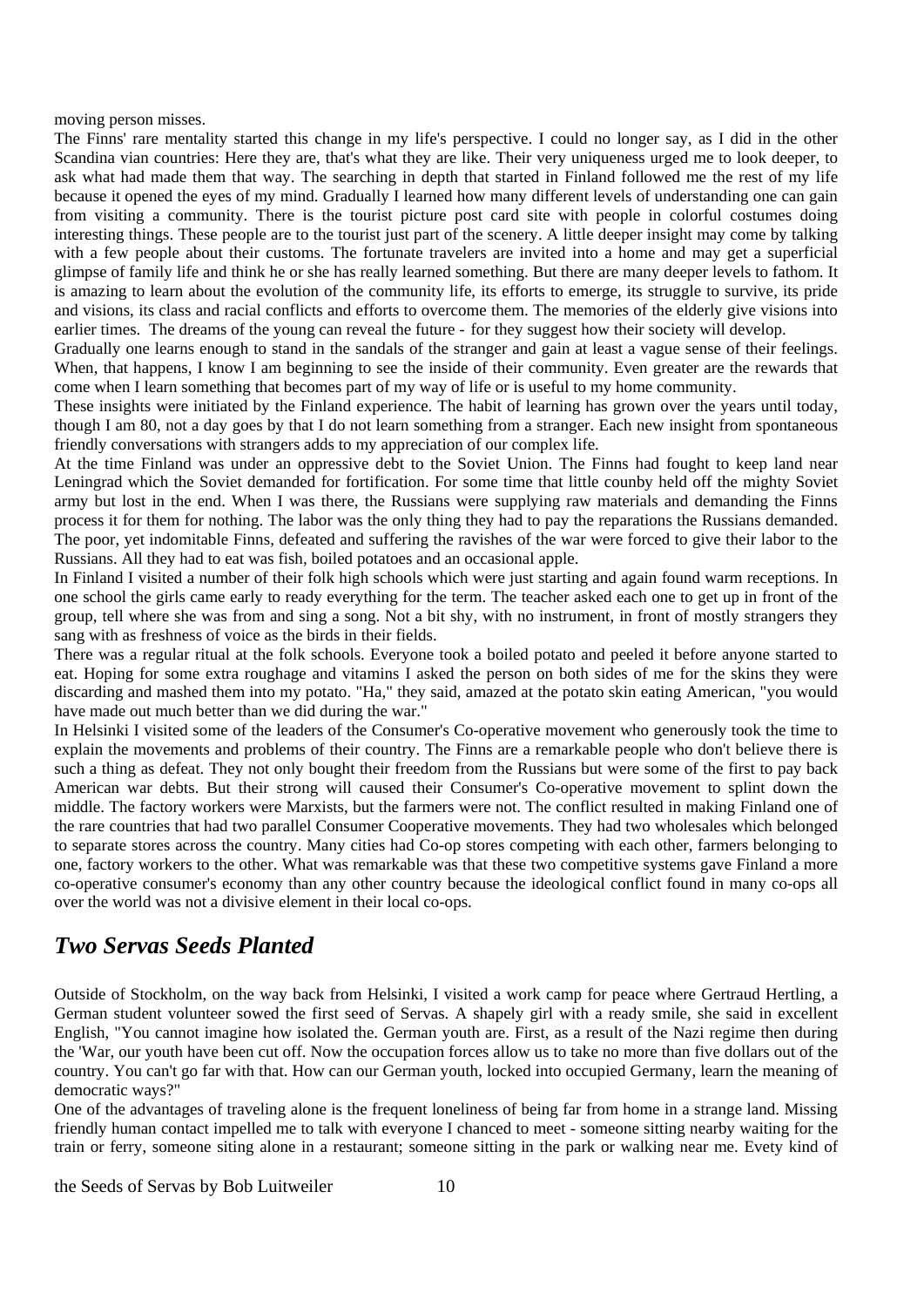person enlarged my knowledge and gave me new insights.

The next Servas seed came from a young American whom I met that on the road. He told me at great length and in the strongest reactionaty terms how terrible the Swedish Socialist government was. At that time there was almost no countty in Europe that cared more for its working people without blocking entrepreneurial' initiatives. as the Communist countries did. Sweden's medical services were excellent and mostly free. Their Consumer's Co-operative movement was the envy of thoughtful people around the world. Their educational system was also outstanding. Of Equal significance, there were no unemployed or poor people. I was profoundly disturbed up by his attitude. This young man had gotten the most biased picture of Sweden possible from the reactionaty rich host family he had been placed with for the summer, by a well known international student exchange program. Ouch! There was certainly a need for a different hospitality system.

#### *The Universal Spirit*

The experience of organizing a few world peace demonstrations such as the one when we walked 170 miles from Lancaster, P A to the United Nations building in New York, gave me the foolhardy confidence I could organize a little hospitality network in Europe, even though I was a foreigner. If committees in various countries could be formed that would gather the names and addresses of families, settlement houses, co-op living groups and children's villages, a hospitality network could be developed with no need for financial support or any other kind of backing. This network of hosts offering two nights hospitality would give youth, who had not been able to travel during the war, the opportunity to know people of other countries and hopefully learn from them ways they could improve their home communities. It is amusing, looking back from here, at this naive American, who believed by hitchhiking from countty to countty he could find families that, although they had been through a hellish war, would be willing to welcome strangers including former occupation soldiers as respected guests. I can't blame my Danish companions at Askov for calling me a *"fantist" - wild* dreamer. What they didn't know was that I had been given a special insight by my Quaker background - a penetrating view into the soul of mankind. In America they call it the *Inner Light.* The Hindus call it the *Atman.* By whatever name, it guides one to see the potential goodness in a stranger even one with the worst of attitudes and motives. If one looks deeply enough, one finds within evety person that spark of humanity, the desire to be a wanted and respected part of the human family. Lighting that spark can bring out wonderful responses. This perspective has freed me from many dangerous conflicts and buoyed me up in the most depressing circumstances. It turned this *"fantist"* into atrusting realist.

Those people who put Servas on the map were persons who shared this faith in humanity and in the potentialities of peace. They had gone through the terrors of World War II and had their pacifism more sorely tried than mine. Where else could I have better found Europeans who had risen above the hatred of war and the bitterness of its aftermath? Actually, I did not choose them for those reasons. The leaders of the various anti-war organizations like the War Resister's International, the International Voluntaty Service for Peace, the Quakers and the Fellowship of Reconciliation were my ideological family. Without them Servas never could have been started, at least in that place at that time. Though at first all of them were strangers, I always had the feeling I was talking to old friends. The worlds wide network of quiet, caring peacemakers is a powerful force too few people realize is there. In most other circles at that time there would have been much less sympathy for the open door plan. My failure would have proven my Askov critics correct in seeing me as a wild dreamer living in the clouds.

Thanks to those peace leaders, this vagabonding sower of peaceful seeds was led to the people who would cultivate them until they grew strong adtl spread over most of the world. The real founders of Servas are, therefore, those dedicated volunteers who cultivated those seeds by structuring national committees who then gathered the Open Door host lists. I was merely the agitator. The story I concocted about a group of students at Askov folk high school as being the founder of Servas is pure fiction created because I don't like any personality cult and wanted to avoid one in Servas. But this myth of which I am guilty has been harder to squelch than to create and can be found in Servas literature around the world. May it finally rest with this account!

### *Pacifist:* **To be or** *not* **to be**

So you can rightly call me the seeder of Servas but call those who cultivated them the true founders for there would be nothing without them. Although many of them are pacifists, Servas was never intended to be a pacifist organization, either in terms of wanting mostly pacifist hosts or favoring pacifist travelers. We never wanted to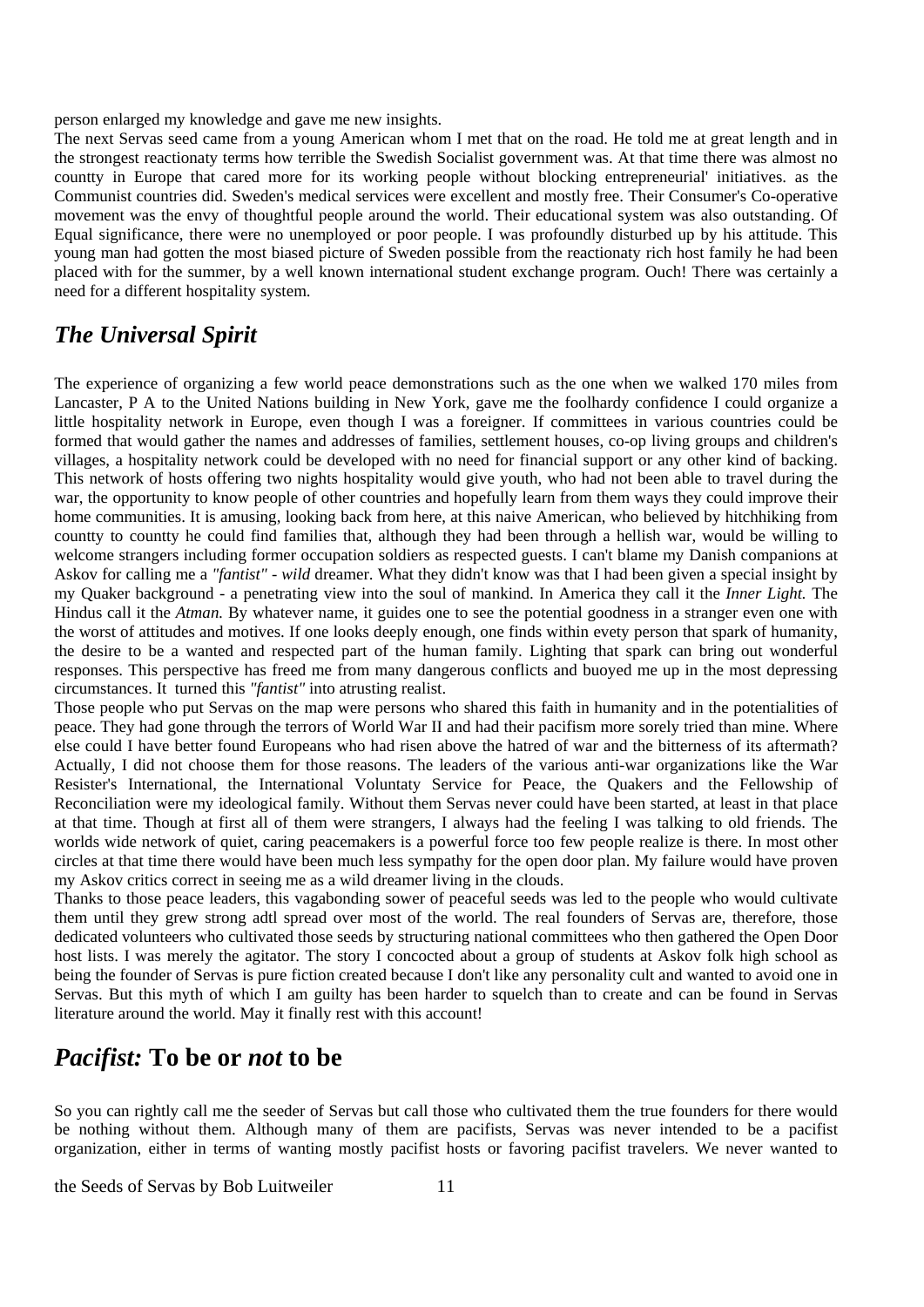convert anyone to become a conscientious objector. However, everyone who benefits from Servas should thank those dedicated persons who worked for years, and took money out of their own pockets to make the Open Door network a world reality. Please, brothers and sisters, stop arguing about pacifism in Servas. Though not pacifists, Servas has from the start, aimed to build the foundations of justice that can lead to a peaceful world. The brief accounts that follow reveals the effect of the Danish Folk High Schools and of Gandhi's constructive program to clarify what I mean by peace building. Reading Gandhi's biographies can give an even clearer picture of those methods that inspired Servas, and might explain the difference between pacifism and Gandhian peace building through social transformation.

In the capitals of all the Scandinavian countries, except Iceland, I visited the offices of the peace organizations. Though they had different names in each country they were easy to find because they belong to a world network. In each one, I felt as though I were talking to old friends as they listened sympathetically and then referred me to individuals they thought might be interested in starting the program in their country. I guess I recited the plan of open doors for peace hundreds of times. Most committees melted down to one or two dedicated individuals.

In Denmark, Nana Funder, who had a well-known preschool in Copenhagen and had traveled Servas in the US was for a long time one of the Servas Committee members. Kristen Ingvorsen who manufactured roofing tiles was the other member of their little team.

In Norway, Ulf Christensen took the leadership for many years.

Although Germany was devasiated and short of housing and food, they were most eager to be part of the program and Helmut Hertling, Gerlraud's father became the advisor to the first German Committee which he drew together.

Many nights I enjoyed the fragrance of a hay-filled barn or straw pile under the stars. On a dark night in Sweden when my hitch hike ride left me far out in the country, I approached a little barn to find the'hayloft. The big bovine eyes and long horns in the beam of my flashlight quickly changed my mind. It was warm outside and the soft stack of weeds made a good bed. The next morning as the farm family was enjoying a breakfast on the patio a strange figure materialized out of their fertile compost. Instead of asking me who I was they called the police. In the meantime, I discovered a school a short distance down the road and was welcomed in to watch the class by the lone teacher. When a policeman finally caught up with me, he asked where I had been for the hour he had been searching. We both had a good laugh when I told him while showing my passport. I might add that in northern Finland when asking for the youth hostel, a local jail is often suggested for there the spring bed with a soft mattress and crisp sheets was often better than a hostel. It was vastly superior to the bed bug and vermin infested US jails I'd been stuck in while being transported to prison.

The freedom on the road was a piece of cake frosted with a kaleidoscope of ever unfolding adventures. I soon got used to the disorieniation of waking up in weird and strange places. The new people I met through my simple mode of travel compensated many times over for the few minor hardships. The humblest people have offered me hospitality and shared a morsel of food with me in every place I vagabonded. They taught me what I had only known theoretically, to understand the innate goodness and generosity of people in all countries of all races.

My Quaker faith in human nature was gradually transformed from a faith into unforgettable experiences in human kindness. The goodness of human nature is no longer just a faith for me. lt has been made into a reality from hundreds of generous kindnesses in every corner of the world where I have traveled. One can lose faith but it is hard to forget the reality of such generosities. Unfortunately too few of our middle class Servas travelers descend to bicycles and knapsacks, or enjoy the experience of spontaneously helping a strange farmer in the harvest, or reaching out to orphan children in the streets.

#### *Learning Social Movements*

From June to November when, Askov Folk High School opened for the winter term, I traveled from Finland to the German border investigating Scandinavian social institutions like family services, youth programs and particularly consumers' cooperatives that dominated their economies. In Sweden, since the country had been unscathed by the'war, they had beautiful modem stores with most of the things any family would need. All the Scandinavian countries had factories owned by the Cooperative Federations. In Finland I was drawn to the settlement houses that were building bridges of understanding between the Finish and Swedish speaking population, a model that, if applied, could reduce ethnic conflicts in many parts of the world. The school for Laps in northern Sweden was a happier center than the mission schools American Indians were forced into. Cultural centers in farming communities across Denmark had programs for children, youth and adults. The local farmers invited leading writers and thinkers to speak there. After a day in the harvest fields, the young men who worked with me jumped on their bikes and rode to their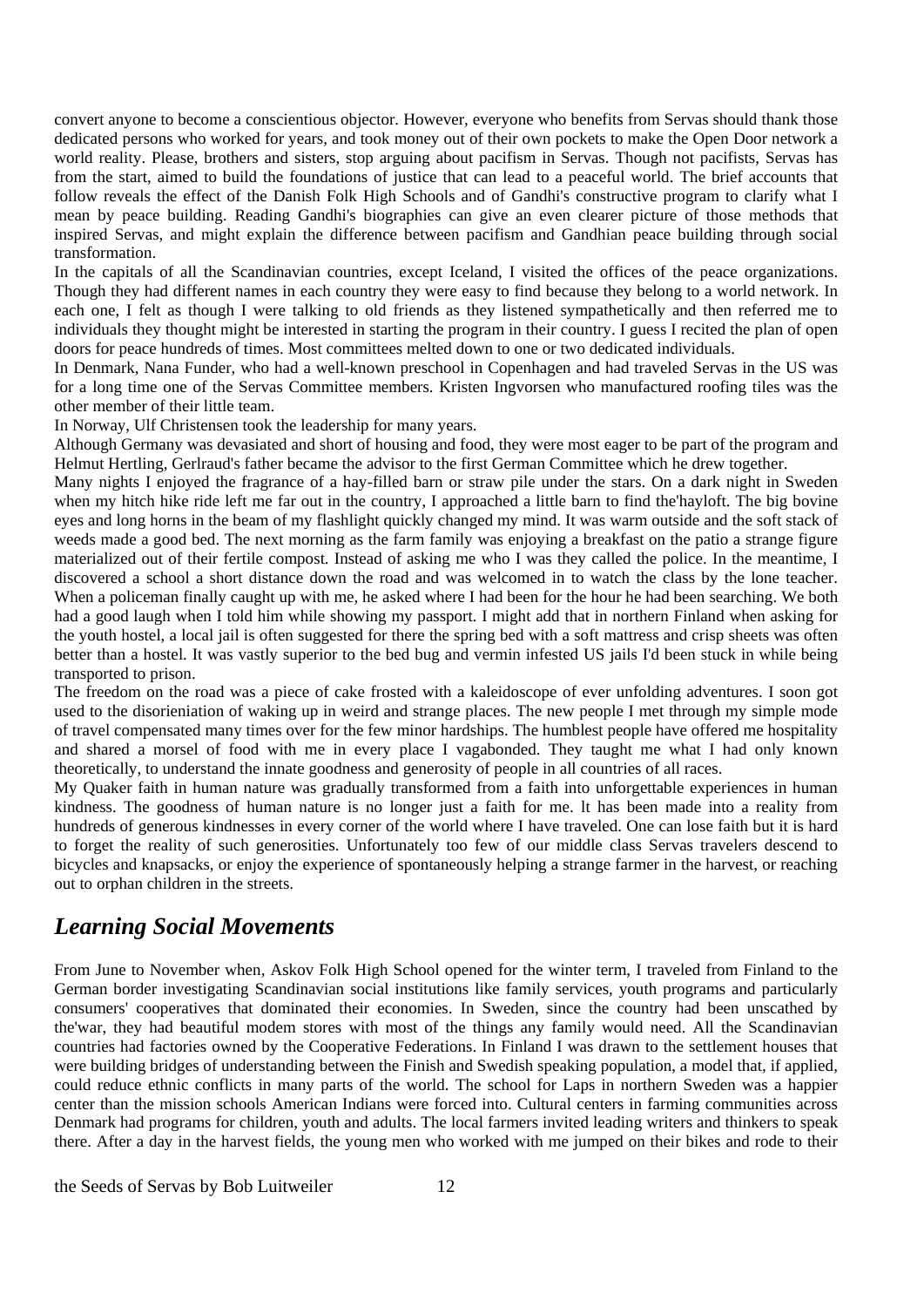center where they read poetry and folk danced. I could fill many pages describing the high level of Scandinavian cultural appreciation.

The co-operative movements that dominated Scandinavia's marketing systems demonstrated the value of an economy that is neitherprofit'motivated nor government managed but is run by the people. The bright clean stores and the quality products were better and less expensive than one could get anywhere else. Many consumers' co-operative associations had their own factories producing for consumption, not for profit. This strong democratic sector influenced all Scandinavian societies from education to care of the elderly.

# *Folk High Schools*

Much of the awakening in social and cultural matters was due to the education in the Folk High Schools. I had learned about this remarkable educational movement, which changed a whole country, from the son of my college's former president. The Danish folk high schools had been thriving for about a hundred years when I got there and were still a vital part of the life. They had been inspired by>a few visionaries who believed Denmark could best protect its independence by awakening its people. They were outside of the public education system but well supported by the government. Most Danes were rural folk who left school at 14 to work full time on farms or as artisans, often in apprenticeship positions. Then between 18 and 25 people reach the questioning age when life forming questions asking: What are life's purposes? What relationship should we have with our society? What kind of conditions do we want to raise our children in? At that critical age the residential schools all over the country took these young people, usually for only a winter, when they weren't needed on the farms. Through non-academic programs the young adults gained a new view of life. Many became instruments in the revitalization their country. Thus emerged one of the most unique educational movements in the world. I visited many schools in other

Scandinavian countries that were patterned on the Danish movement. I didn't just look at the schools, but I became a student in one. I spent most of the winter at Askov but also visited many other folk high schools and children's schools in the same tradition. Listening in a strange tongue, sometimes cramped in children's seats I gained an understanding of a quite different approach to education, an insight I had never expected.

Participating in these schools was a life changing experience for me as much as it probably was for many rural Danes. The students all embraced me as one of them. I could not have felt more at home. Although my practice with recordings had given me a good ear, I had only a limited vocabulary. It was tantalizing for the first few months as I only got only the drift and not the whole meaning of the lectures. Sometimes the stress of trying to understand sent me to bed with a headache. In a few months, however, with my growing vocabulary, their inspired stories which they called the *living word* became vicarious adventures for me.

The teachers were all dynamic storytellers who brought past eras and great authors to life. History was no recitation of dates and politics. They brought to life the people and social conditions of the time and the locale of the story.

I discovered a different view of history, much deeper than any I had been exposed to in my American schools. In place of a frequently repeated recitation of wars and politics, a people's history emerged. The unfolding stories carried us back into significant times of the past. We felt like we were in the middle of an independence movement, for example, among an aroused people struggling for independence. We learned how they had changed their society. So vivid were the stories, it seemed like the narrator had actually been a part of the event - as though he had just come from the streets of Paris during the French Revolution, or sat next to William Penn as he talked peace with his Indian brothers. I watched the enlivening of these farm youth who had come there not to get a degree, to prepare themselves for a better paying job or to get any other practical advancement but just to get a cultural education and a broader view of life and the world.

The Folk High School teachers understood the significance of a social awakening because their country had demonstrated it. They knew that there is nothing that transforms a country as completely as an awakened and enlightened citizenship. Political leaders, they were convinced, were the people's servants. When they no longer represent their constituency, they risk being removed by ballot or bullet. Therefore their actions more or less, reflect the urges of their people. Of course if they are serfs who believe their thoughts are futile, who blindly follow the nobleman who almost owns them, then the government will be barely influenced by them. But when they wake up things change.

As I sat among them, I began to see how this very special educational movement had lifted farmers out of their fields and barns into, first the urgent issues of their country, and then into becoming enlightened citizens of the world. Soon after the folk high schools started, the awakened farmers became the leaders in the country's very democratic government. Then the cooperative movement that sprang from this education became central to the life of the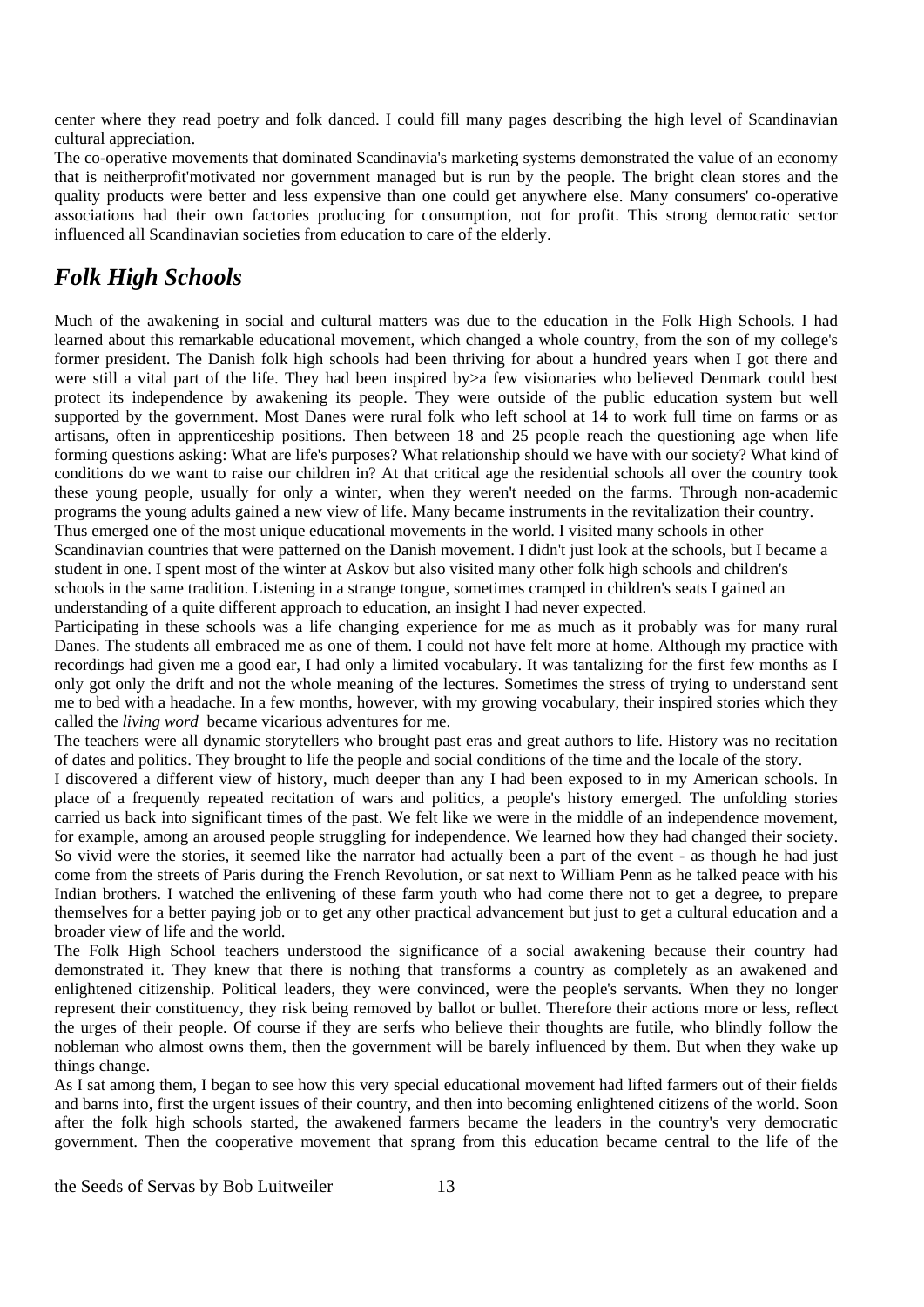country. Since the primary exports were agricultural products and these were handled by the dirt farmer's cooperatives, these Folk High School "graduates" turned their country into an exceptional economic democracy. Actually no one graduated from these schools. Their time in school was viewed as an introduction to a long life of joyous learning.

The Danish revolution which resulted from the awakening of the Folk High School students was so quiet and peaceful most of the world never knew it happened. No one was shot, imprisoned or booted out of the country. The farmers simply formed a network of co-operatives in every imaginable economic operation. Since agricultural products were the chief exports of the country and the co-operatives were democratically managed by the dirt farmers, co-operatives created the most democratic economy of any country. It was much more democratic than centralized socialist governments where. Conrail was in the hands of the bureaucrats.

These inspired stories from life have greatly altered my perspectives on social change, as has also the experience of knowing the Scandinavian social movements. I have also been awakened to the value of biographies of great social leaders and reformers and histories of people's movements. I had left school in the US believing literature was mostly for recreational escapist reading. Here I learned that quality literature can better reveal the life and times of a people and place than many dry sociological studies. Not only was the concept of literature's place in life special but the way these non-intellectual young people were fired up was amazing to see. A gifted storyteller introduced us to a famous writer with such feeling and insight we were sure he was a personal friend of the author. The community in which the author lived, his or her concerns and disappointments and the conditions of the society at the time they wrote were all illustrated by passages from their books. I could well understand how this educatiomil experience motivated the students to want to know good writers and to make learning a vital part of the rest of their lives. They needed no grades or tests to prod them to study. In the village stores that mostly farmers patronized, the booksellers told me half the books they sold was good literature.

These young adults who studied enthusiastically, never missing a class. They expected no reward, no increase in wages, no advancement - not even a diploma. It was an experience I will always remember.

These schools for cultural education and vitalization of young adults did not try to fill students with facts. The only vocational training was in separate schools that included technical courses. Kristen Kold, the first folk high school teacher used to say, I want to wind them up so they don't run down the rest of their life. What they did was to change them from passive observers into active community builders. And this they did without preaching any kind of ism or advocating any particular ideology. The early Danish farm youth who attended these residential schools for only a winter were so awakened and motivated they laid the foundation for a new social order, one of the most democratic the world has ever seen and one of the most enlightened, too.

The spirit of growing and sharing permeated the life. Athletics was not competitive. There was tumbling for the men and rhythmic exercises for the women. We learned folk dancing, enjoyed music appreciation and no class started without a group song. The faculty and students ate together and the homes of the faculty were regularly opened to informal gatherings with the students.

By learning and using a "foreign" language in another part of the world, I escaped the confines of my nationalistic preconceptions and mother tongue. The experiences not only gave me a new way of looking at history but a fundamentally different view of the value of cultural education for social change.

# **A** *Peace Builder's Education*

The Danish Folk High School movement is an excellent example of a peace building program. It generated a peoplecentered community that had more concern for quality of life and compassion for others in need than for gaining power and wealth. There was a strong desire among many Danes to find alternatives to violent conflict on all levels of society, local, national and international. When Iceland, which was a dependent colony, wanted independence the Danes just said "yes." When missionaries and merchants threatened I the culture of Greenland's Eskimos, they were prohibited from going there while all others were welcomed. One of the main tasks of the Danish underground had been to spirit Jews from Germany to the safety of Sweden. During the boycott of South African apartheid products Denmark was one of the few European countries where South African oranges could not be found.

#### *Germany: Down But Not Out*

After a year in Scandinavia I moved on to a Quaker work camp in Gennany. While it was almost the only way I could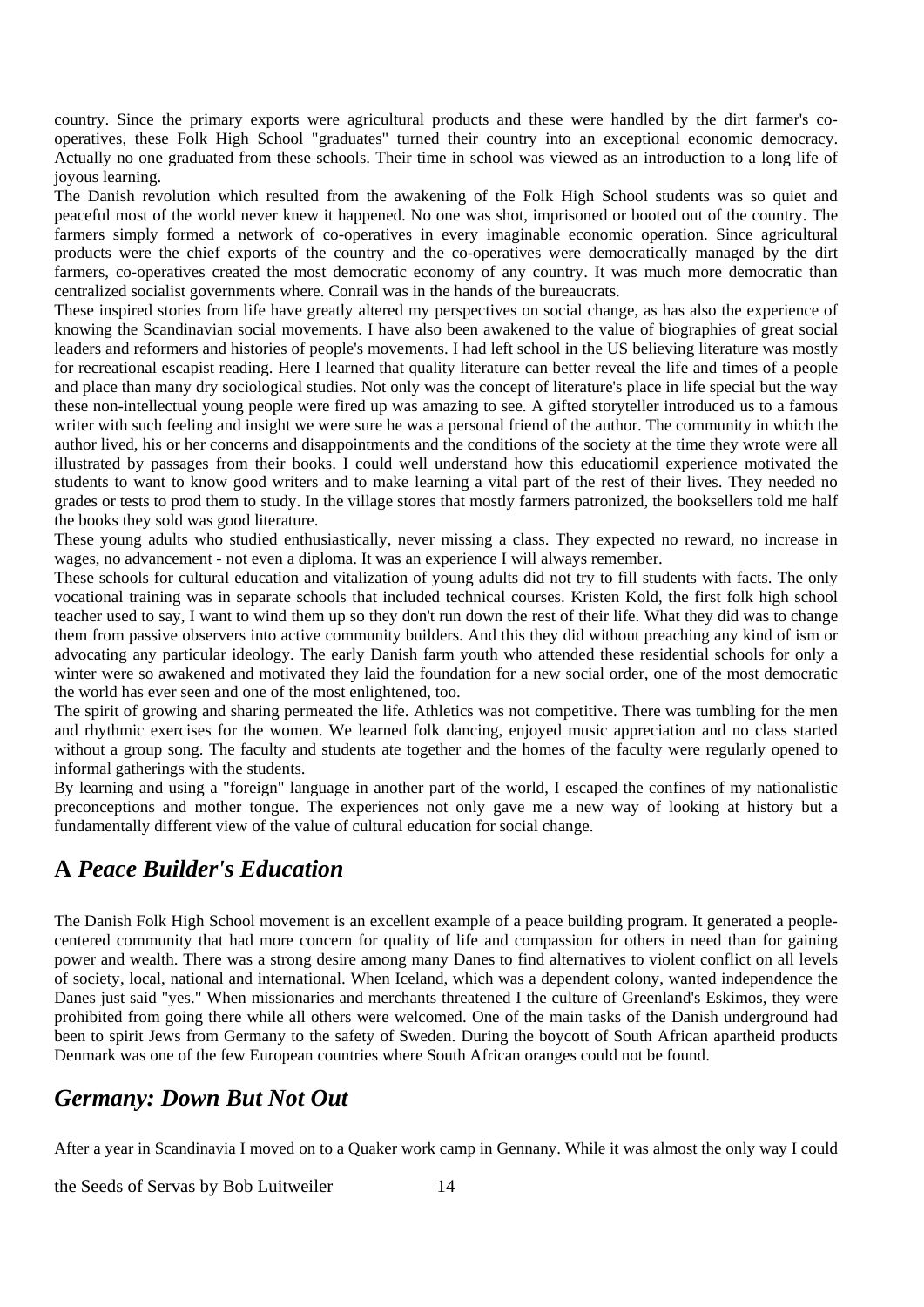get a visa to visit the occupied country, it also proved to be a good introduction into the devastated nation. The work campers were youthful volunteers from several countries. We painted the rooms in an anny barracks that was housing German-speaking refugees from areas lost to Poland after the war. The caretaker of the gym we lived in had a typewriter, something rare in fleeced Gennany. He let me borrow it for typing some original Servas flyers, hoping "nobody" would mind. Later he told me it belonged to the Communist Party.

Leaving the camp. I continued on to Hamburg where I came face to face with a city totally destroyed by bombing. A flattened modem city with people living in the rubble is a sight one never forgets. I asked myself how those living under sheets of steel were making out. A fancy hotel had been made from a converted deep underground bomb shelter.

With a letter of introduction from an American friend to the Socialist mayor of Hamburg, I went into the city hall and asked if they would tell me the best way to make copies of the Servas leaflet I had composed while in the work camp. They took the material. A half-hour, then an hour I waited. It seemed like a terribly long time to get an answer to such a little question but they had my only copy. I just had to sit. Then to my amazement it came back with a stack of copies not only duplicated but also translated into good German.

On the way to Hamburg I had hitched rides with a variety of people and discussed with each of them using my contrived Dano-German. Because I knew no German when I arrived, I created my own language by gradually replacing Danish words with German words as I heard them. "Where are your from?" exclaimed one woman I met in Hamburg. "I thought I knew all the dialects in Germany but I never heard that one before." Anyway it was understandable enough to permit some very interesting conversations with the people of many political colors who gave me rides. One Communist recounted how he had won the sympathy of his SS officer while a prisoner in concentration camp so instead of being punished for helping a fellow inmate escape, he was moved to a lighter prison. Another tried to sell me on Nazism. An anarchist told how he had built his own auto from odd parts. Adding them all up I could say Servas was helped, knowingly and unknowingly, not only by dedicated pacifists but also by Communists, Socialists, Capitalists, an Anarchist and a Nazi. It was truly cosmopolitan before it got off the ground. I spent a few days with Gertraud. HertIing's family. Her father, a tall dignified long-time teacher, pacifist and youth organizer, was determined to make Servas succeed in Germany despite the lack of housing, shortages of food and devastation from the obliteration bombing.



*Grandma Esther Harlan, "Saint of Servas"*

# *Servas Springs to Life*

While I was sowing the seeds for Servas in Europe, a little miracle happened in California. Some years earlier I had met i1n extraordinary woman in the hills of Berkeley who became my adopted grandmother. She lived by Gandhi's spirit and philosophy as no other American I have ever known. Everywhere I traveled there was a letter from her waiting for me. Many of these letters seemed to have a mystical insight into my moods, though I was on the other side of the world. When I wrote her about the open doors for peace plan, she set to work, never asking me or anyone. Without leaving her rustic humble vine

shrouded cottage nestled among the wealthy hillside homes of Berkeley, she oollected names and addresses of people all across the US. Stories she wrote about the program were printed in all kinds of periodicals, especially peace and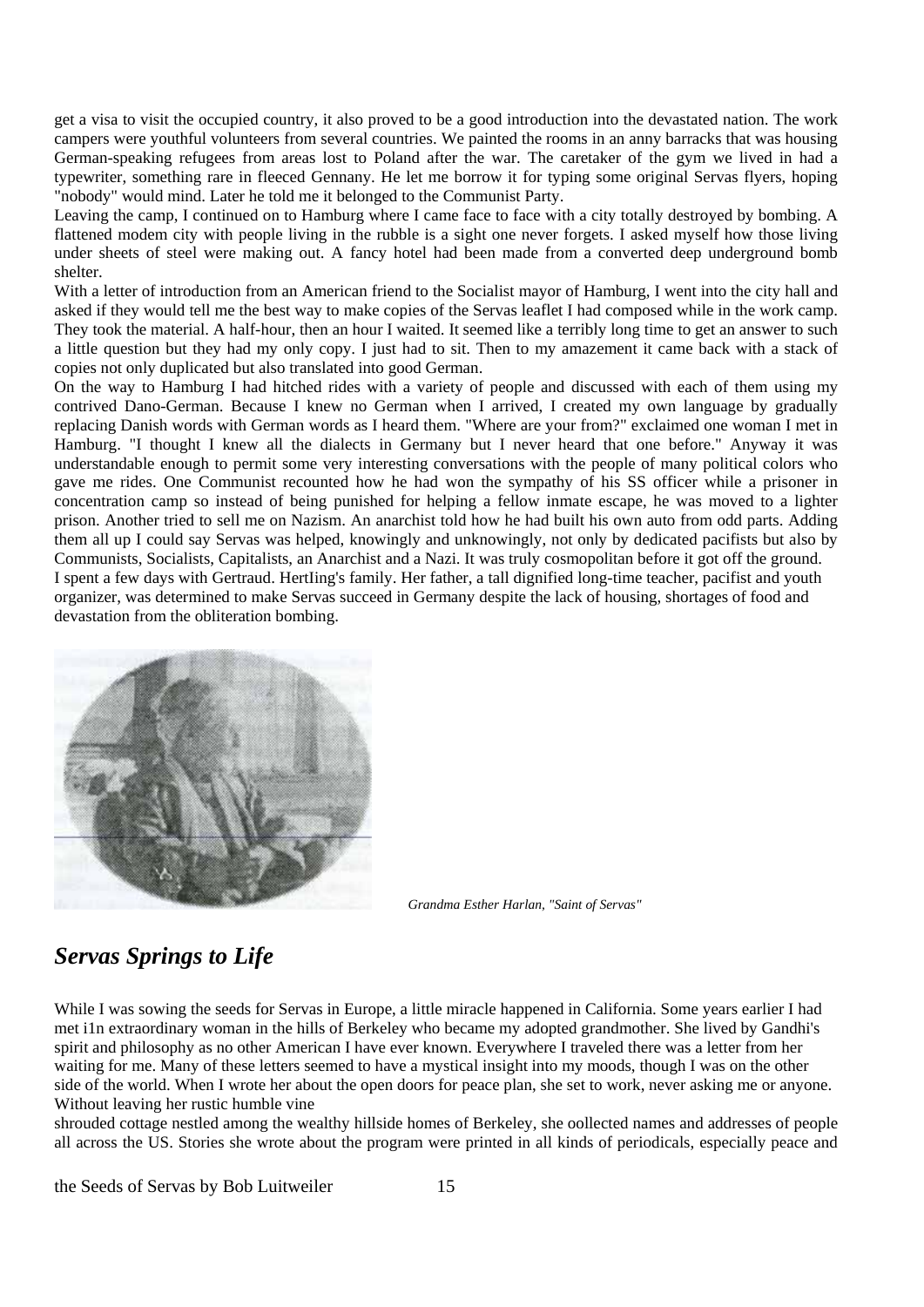socially concerned magazines. Before I returned to the USA, she had gathered the names and addresses of more than four thousand US open door hosts. At first she used a typewriter which even then belonged in a museum. When her hands got too arthritic to type, she wrote with a wide pen. Though she was in her late seventies and had no transportation, she was more active than people half her age. Grandma Esther never told me how she kept the records and I was too preoccupied to ask. Imagine my astonishment when one day I discovered they were carefully filed on small scraps of paper in little shoe-boxes under her bed. I was even more flabbergasted to learn she had no savings nor income but lived only on welfare, squeezing her small income so as to cover the cost of stamps and stationary to develop the US Open Door Program.

No one in early Servas was more adamantly opposed to asking for money under any circumstances. All of us initiators agreed with that policy. Esther Harlan should be called the "Saint of Servas" for what she did to get us started and for a number of other things she also achieved. She deserves much more space than there is here.

#### **Seeds** *of War*

Before leaving Germany I tried to get some understanding of why many Germans followed Hitler. If we do not understand better what generates destructive social movements, I believe, we will never prevent them in the future. I had heatd a fascinating lecture by an Askov teacher who detailed how, after the World War I, each new pressure on Germany by the Allies had moved the German vote to the Right. Then in Hamburg I was personally told by one of the leaders of the German oonsumer's cooperative movement that the supposedly democratic occupying powers, while blaming the Germans for their Nazi points of view was licensing pro-Nazi businesses. At the same time they were refusing to license branches of the democratic cooperative movement. That gave me a glimpse of the reality behind the scenes I would have missed if I had not been looking for answers. I have since leamed how business interests of the Allied countries secretly backed the Nazi movement in hopes it would put down Communist Russia. I have fought fire with fire in the forest but in politics you are sure to get worse than burned when you do it.

Trying to understand the dynamics of Nazism drew me into a deeper understanding of Germany as a whole, just as studying the social and educational movements of Scandinavia had led me into the spirit of those people. Because I had a burning question about why the Germans created Nazism, my German experience gave me insights into political dynamics.

While studying at Askov, the history teacher gave one of the most penetrating talks on the rise of Nazism I have heard. He told how each new vengeful act by the Allies had shifted the German vote to the right. The long list which started with a starvation blockade for 16 months after the end of World War II led up to Hitler's sweep into power. In effect, unwittingly, the Allies were masterminding the German political attitudes by strengthening a sense of hostility in their public mind, an anger that said to the Germans "You are a pariah society and we will exclude you from the community of nations." Every one of these actions weakened the leadership of the democratic and peaceful elements and strengthened the more chauvinistic political groups. They produced the anger on which the Nazis thrived. Traveling in Germany, I felt an incredible sub\_ervience to authority that seemed to be part of their tradition. The first day I arrived was a Sunday and I had foolishly forgotten to get some German money because moving from country t9 country in Scandinavia had been so painless. No one on the street. would change a few Danish crowns into German Marks so I would have at least bus fare. They even seemed fearful at the suggestion. Ariother incident was the 12 year-old boy in Nuremberg who dropped something. Instead of picking it up he looked in every direction to see if someone had seen him as though he felt he had done something naughty and hoped he would not be caught. Even parent-child and adult-youth relationships had a kind of unique authoritarian mentality like the "discussion" group I attended in a Protestant youth camp. The young people spoke but not to express their own thoughts, only to ask Herr- -------that his answer was. The combination of subservience to authority and the anger over Allied vengeful policies made an ideal atmosphere for an ardent worship of the fatherland and a beat- down-the-minorities mentality .

It is remarkable that one the most technically advanced countries in the world would turn to Nazism. In many places academic leaning is supposed to increase a democratic attitude. Was is possible that there was a relationship between their admiration and success in technology and the schooling system? Did scientific and technological learning foster the desire to create a super-efficient political structure--- a society smoothly running like a vast machine with a minimum of inefficient compassion and human kindness?

After fifty years of experience since Nazism was supposedly defeated, we are still seeing all kinds of despotism and racial conflicts around the world. When we attack these despotic leaders by isolating their countries, the same way the Allies isolated Germany, we strengthen the more fanatical nationalists and right-wing groups in these countries. In the process we weaken those elements who have been working for more peaceful and democratic policies. Why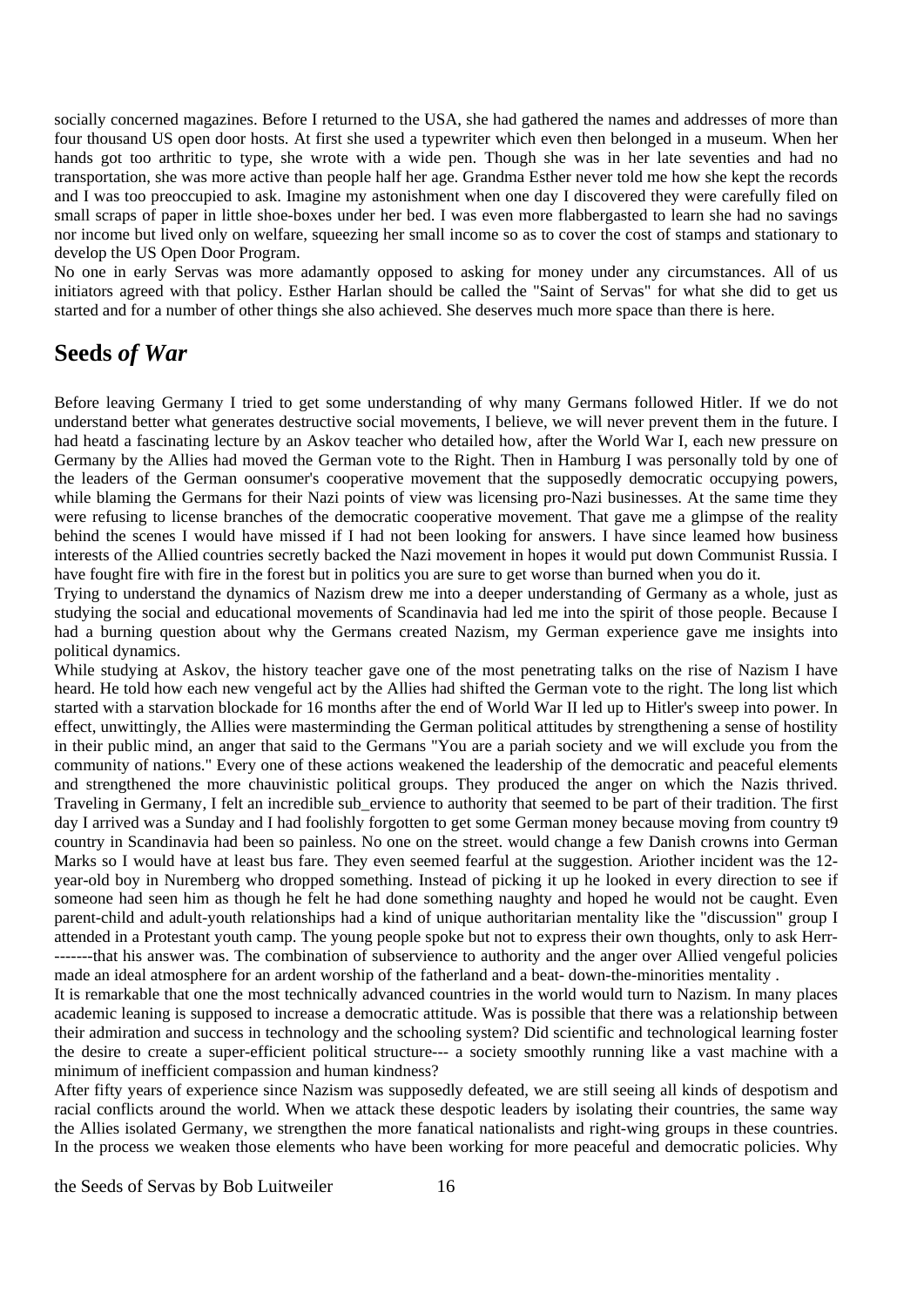are we failing to heed the basic principles of social psychology and social dynamics we could have learned from the German experience?

But seeking to understand the genesis of Nazism was only one side of my effort to understand Germany. The other was a never-ending search for oasis of social sanity -- groups, organizations, little movements that were sowing seed that seemed to hold promise for more compassionate and more just ways of life. It is the height of naivete, I believe, to think wars can be halted only by increasing the number of war objectors. The roots of war are deeply ingrained in our ethic, in the ways our societies deal with conflict and injustice. In a world where a few people are overfed, over clothed, over-housed, while half the other humans on our planet are hungty or starving there is no hope of creating lasting peace.

For this reason everywhere I go, I look for those individuals and small groups that seem to be laying the foundations for more just and more compassionate societies. In devastated Gennany, as in evety country, I found such groups. The Anthropologists had created children's villages where orphans lived not in institutional types of dormitories but with the families together with the children of their care givers. The Workers Movement had excellent educational programs. There was the village organized by a teacher who had no resources but faith who led a group of workers to build their own sustainable community. Milk sheep mowed the lawns, fruit trees shaded them, pigs recycled the garbage with the help of. laying hens and biodigesters tumed sewage and barn sweepings into fertilizer for the gardens. His example inspired a movement across France called the *Beaver Movement.* 



*Peace Builders* at the Wy*re Forest Camp Usbet Folliard* & *Daughter, Esma Burrough, Bob Luitweiler* 

The Esperantists were looking out to a society of brotherhood beyond the national boarders. And Helmud Hertling, whose daughter threw me the first seed of Servas and whose son was on the first Servas working committee in Germany, had worked all his life for peace and was still organizing vital youth programs.

In almost evety country I found this dichotomy, the nationalistic and power driven groups on the one hand and the compassionate peace builders on the other. The most rewarding experiences were knowing the courageous people, often working against serious odds, who were building a better world by starting with vital projects in their own local communities. One of the dreams of those who started Servas was to help open-minded people experience these oases of sanity and generosity in a splintering, a disillusioned world and then apply some of what they had learned when they returned home. We called it the work-study-travel system.

As a result of seeking answers to some burning questions I met many special people who made the travels far more fruitful and interesting. I believe we should ask every potential Servas traveler to select at least one special subject that is close to their interests and then make this part of the focus for their trip. The questions studied, chosen by the traveler, not the interviewer, can greatly enrich their travel experience, even bring life changing insights without lessening the enjoyment of sight seeing.

#### *Sowing The Seeds*

In the Netherlands, I learned about Nazism from a totally different point of view, for the Dutch, as a nation, had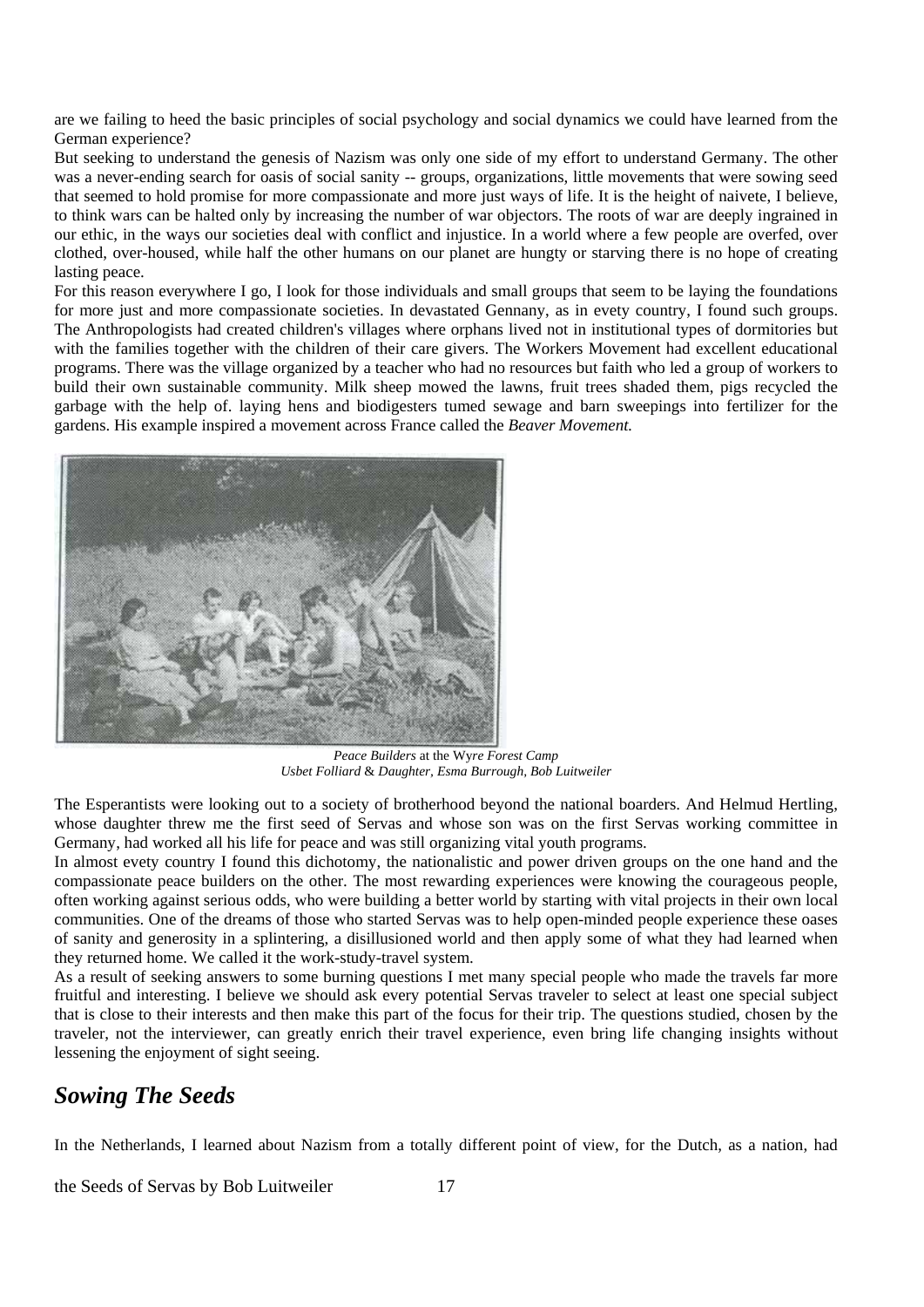suffered more than most people. Under the occupation they had faced near starvation and were caught in the crossfire from both sides. Despite their harsh experiences getting the Open Door network started there was not difficult. At the border with France a little telephone booth size structure held the single French custom's official. But I could find no passport to show him. Along the way my passport had vanished. It could have fallen out of my tom jacket pocket. It could have been lifted by someone who gave me a ride. I was told by the US Consulate that American passports, in those days, to smugglers were worth their weight in gold. Here I was on the French boarder rummaging in vain from top to bottom in my knapsack while the man who was giving me a lift' waited impatiently because the ferry to England was due to leave Calais shortly. 'Was my whole trip going to collapse?" I wondered. 'Would I have to limp back to the US and give up the plan I had looked forward to for many years?" I guess I would have really panicked if had known what a tough time the US State Department would give me when I requested a replacement. Perhaps because of the experiences of being sentenced twice to prison and living under the heel of Uncle Sam had callused me a little. At any rate I decided to go as far as I could and trust to my experience in the reasonableness of people that everything would work out for the best.

I have developed a little system when confronted by an official who is dutifully blocking my way. I say to him "If you were in my place what would you do?" Their first answer is usually, 'Tm not here to be your advisor." Then I say, "But can't we talk as man to man? Besides being an official you are a man who respects other people and believes in helping someone in trouble." It is amazing how well it works sometimes, but not always. At any rate I did not have to plead with the French immigration official. He just said, "You had better go on or you'll miss the boat." Arriving in England with no passport was not so simple. When I flashed my seaman's card, which I had never used, I

was directed into an interview room. There the long questioning started. "Peace Builders" which was on many of my papers, threw up a red flag. Perhaps I was a Communist spy, he undoubtedly thought. Every inch of my jacket was felt for hidden lists. Then when I told him I had been studying in Denmark, he got someone to buy a book for me to translate as proof. No Danish book was available in the seaman's bookstore but one in Norwegian was. My easy translation of the passages he chose got me over that hurdle. When I asked him politely if his job was to make it difficult for people to visit England he said "yes", politely. Then he asked what were the purposes of Peace Builders. It was a pleasure telling him my understanding of Gandhian methods of non-violent social change. Most amazing was his closing the interview by saying, "It was very interesting talking with you. Good luck in your efforts. I will give you a sixmonth visa to stay in the<sub>IK</sub>

From London, where I visited the various peace offices, I was directed to people in Birmingham. There I made my temporary home for several months sleeping in the attic of the Peace Pledge Union office in the slums. Those months in Binningham became one of the high spots of my life. Connie Jones Thorpe, a jolly *Connie Thorpe, Peace Pledge Union*

school teacher my age was the dedicated secretary of the

Peace Pledge Union, the English branch of the War Resister's



International. She became one of the pillars of our group. Her family was deeply ensconced in the Labor Party and her father was so worried I would entice her to come to America I was never invited to come to her home and get to know here family. Esma Burroughs, a few years older, with a hearty laugh and rare bushy beard for those days was the secretary of the English branch of International Voluntary Service for Peace Work Camp Movement.

He lived with his unmarried sister. They were from a farming background. Lanky, serious, idealistic Chris Smith was our aristocrat, also a teacher and the local secretary for the Fellowship of Reconciliation. In some ways he was a lonely lost soul who had been raised by two maiden aunts.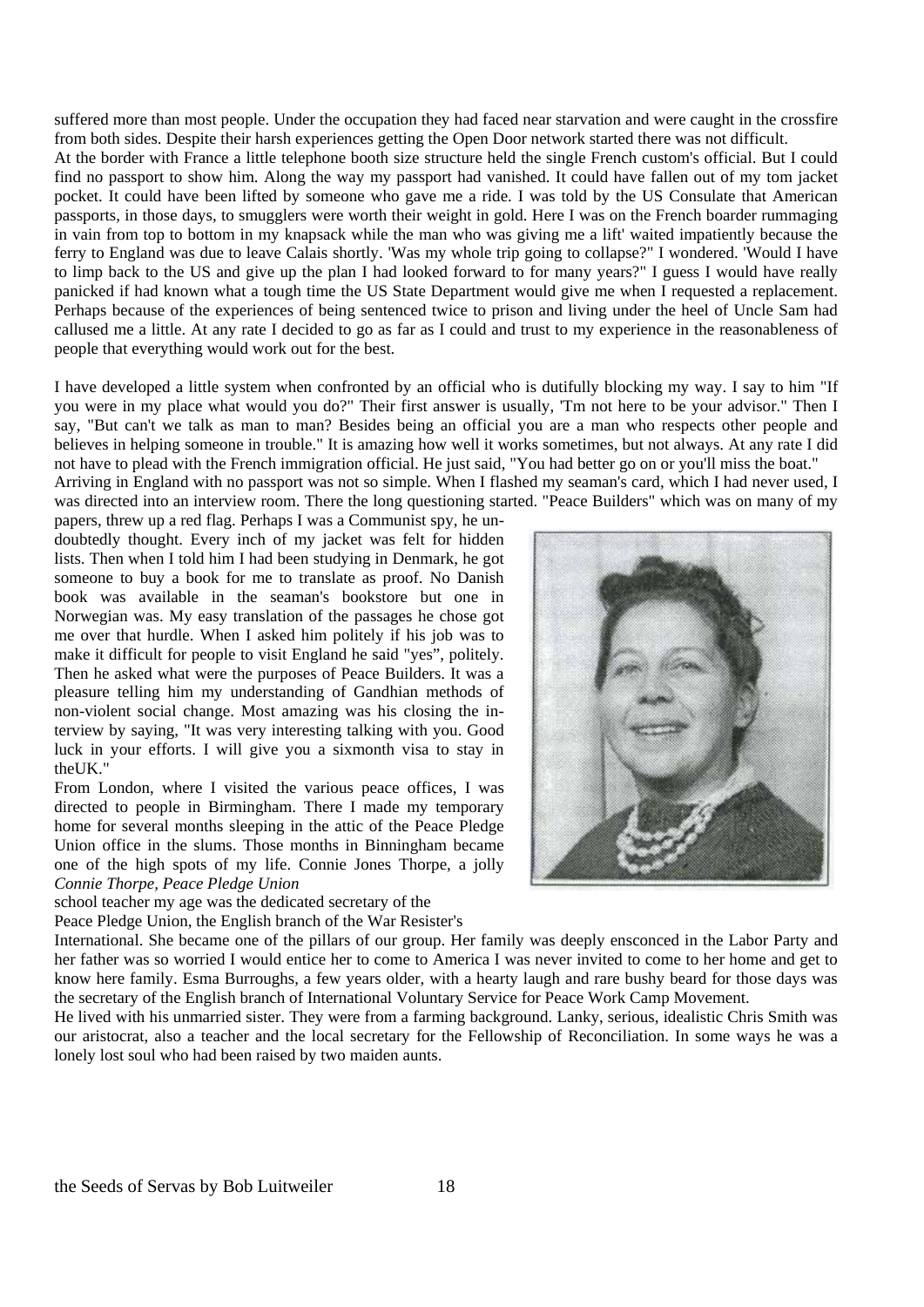In our group the was an enthusiastic brother. Lisbet Foliard, born in Czechoslovakia, had been married to an Italian prisoner of war and had a vivacious three-year-old daughter. Her effervescent enthusiasm gave our group a special



vitality. She regularly enriched our gathering with guests from many countries who worked with her in the Cadbury Chocolate factory. She represented the Quakers in our group.

They received this renegade American as long lost brother. I was the ex-Yankee and grandson of a Dutch florist immigrant. Thanks to the fates who had stopped me from moving so fast, Servas took root there. Birmingham became the European Servas headquarters, if you can call it that. This group of dedicated people embraced the idea of forming Peace Builder's teams and asked me to help them constitute one. We discussed methods and systems. I wrote the first handbook for national secretaries with Connie Jones Thorpe' s tireless editing. This format for Servas host lists, slightly simplified, is still being used in most countries after almost 50 years. We supped, took trips and went camping together but mostly we worked out many things that formed the foundation for Servas. After I left, they made Esma Burrough the first European Servas secretary.

*Chris Smith, Fellowship of Reconciliation*

### *Suspicious Bureaucrats, Friendly Englishmen, Difficult Americans*

When a replacement passport had not come through within the six months, I was given permission to remain in England, I was visited by a very polite Home Office representative. I told him I was determined to go on to India as soon as I got a passport and was sorry it had not yet come through. When he suggested I should return to the US, I said if he sent me to prison that would be a good opportunity to study British criminology, one I would not mind. I also explained I was taking nothing from England, not a job, not a living place and no money. He must have concluded I was not subversive for I was never put on a black list or shoved out of the UK. Finally, after some fifty American friends wrote to the US State Department on my behalf, a replacement passport came through. The US embassy officer, when I first applied for a replacement in London, had told me he thought I had either destroyed or sold the passport because it had an Israeli visa. We both knew that the Israeli visa would prevent me from traveling through Arab countries.

### *Building Cultural Bridges*

One of the high spots of the Birmingham stay was what the team there later dubbed "International At Homes." We tried to copy a program initiated by a Quaker in gang-ridden New York. Rachel Davis Dubois brought people together of different races and ethnic groups who were antagonistic to each other. In an informal friendly gathering, she encouraged them to tell about their cultures, festivals and ways of life. Some sang songs. Many related personal experiences. The experiences in these informal parties turned people from fearing their neighbors into admiring their various colorful cultures and lives.

Our team gathered mostly younger people for evenings with similar programs in different people's homes. Lisbet, who met people from all over the world as fellow workers in the Cad bury Chocolate factory, was our expert outreach person. Many lonely participants were overjoyed with the gentle gatherings. After I left, they wrote that these gatherings became so popular they had to have three going simultaneously to accommodate evetyone who wanted to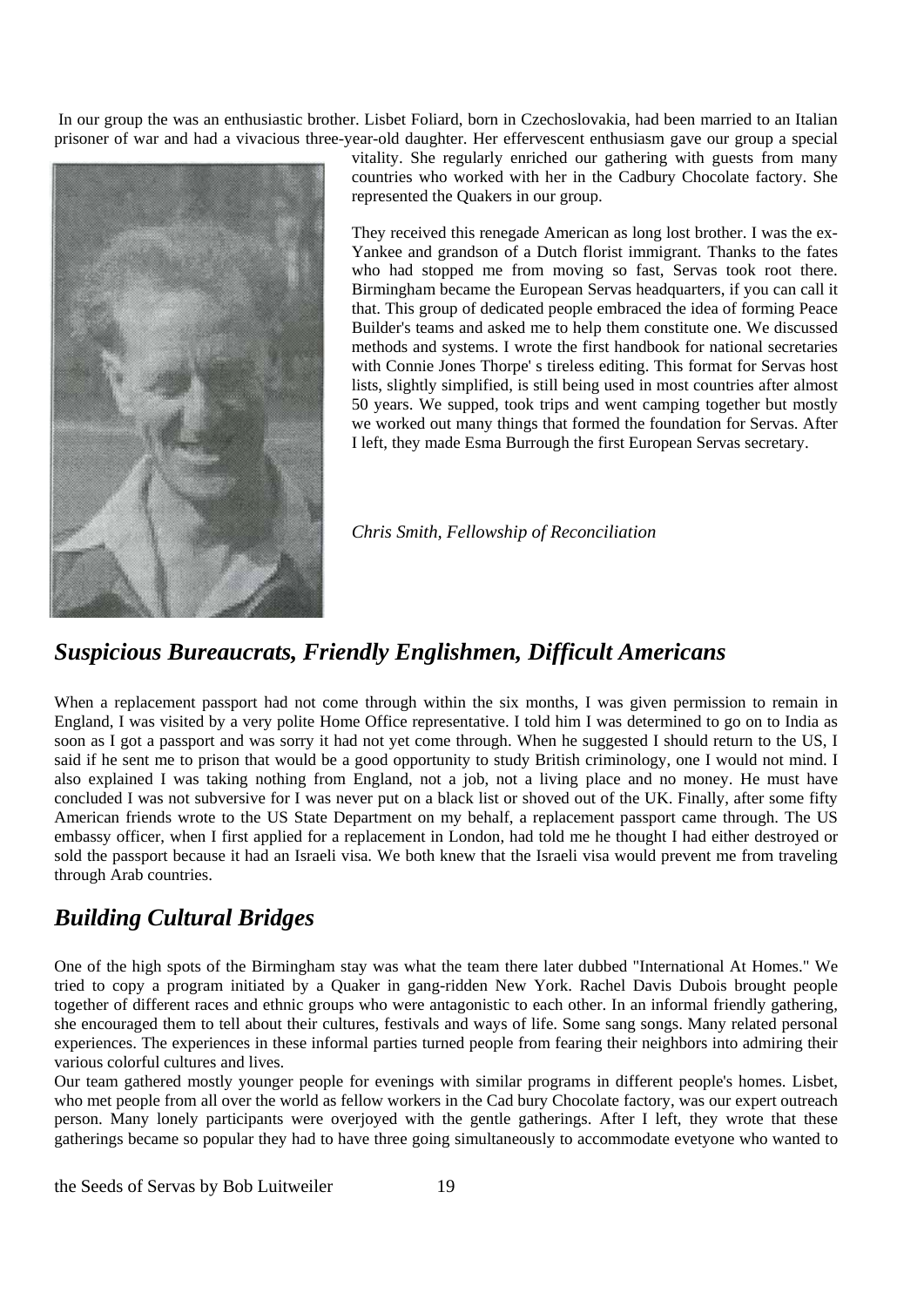#### participate in the small intimate groups.

Later in Israel I started a group of Arabs, Druse, Christians and Jews and used a similar format. As I was leaving the Jewish members told me how much they appreciated getting to know their Arab neighbors. If peace people all over the world were to USe their homes or patios or wherever other friendly space they could get for intercultural gathering places, where all participant discovered how human, fascinating and beautiful the customs of the others were, it could undermine the efforts of the power brokers who expertly play one group against the other so they can pick up the pieces. The violence of Bosnia, Rwanda Urundi, and Chiapas would be more difficult to incite. I was not happy to leave the close-knit fellowship that developed in Birmingham. It became my fondest family, warmer than I had known in my own home.

#### *Barren Ground*

In France, Austria, Yugoslavia and Bulgaria my efforts to find good Servas representatives failed each for a different reason. These countries have subsequently developed good Open Door programs. The French were not used to opening their homes to strangers preferring to entertain their guests in the local bistro.

#### *The Many Faces of Oppression*

Austria was divided among the allied occupying powers. In Vienna, some Russian soldiers I tried to talk to looked terrified to just be approached by a friendly stranger. Worse was the mass fear I saw on the train as we entered the Soviet occupied sector. Two Russian soldiers went up the aisle inspecting identification documents. When one passenger who seemed to speak fluent Russian struck up a friendly conversation with the soldiers, the other passengers with fear in their faces scrunched down in their seats as though they wished they could vanish. The contrast between the Russian speaker and the other passengers attitudes were an example of mass hysteria and intercultural prejudice. If the soldiers had been American, British or French there would have been no such terror.

Yugoslavia and Bulgaria were police states. Citizens associating with strangers were suspect and often hassled by the police. One man who befriended me in Skoplia told me the next day the police had pulled him down to the police station at 3:00 AM. and questioned him for hours. When I visited a professor of sociology, a secret agent waited outside the apartmeJ;1t building and followed me all the way back around the circuitous route I took back to the hotel. In the only hotel tourists could stay in a female employee who spoke excellent French said that the hotel was run by the secret police. When I left my room all my papers, she explained, would be taken and examined so I might as well just give them to her. My prison experience, which had been good training in a miniature police state had been good preparation. While in Yugoslavia and Bulgaria I had been careful not to write anything, because even in my most private papers could be used against me or against a local person who befriended me.

Trying to understand the Soviet initiated agricultural program, which Tito had continued after getting out from under the Russians, was a valuable education. Farmers all over the country were imprisoned when they could not meet their quota because of the drought.

I spent some time with the Zagreb demonstration folk dancers who were college students paid by the government to demonstrate the regime's support of the folk arts. When these professional folk dancers had a party, they did modem American dances, unlike my unpaid Swedish friends who did their traditional dances for enjoyment. Observing control by fear and intimidation, which permeated every action and thought from the student dormitory to peasant homes, revealed the opposite of freedom. No wonder this naive American was arrested five times in 10 days for asking innocent questions!

#### *Great Families Still Live*

One of the most interesting experiences in Zagreb was visiting farms with extended families, some of which had more than twenty people in one household. The matriarch or patriarch controlled all the family money. One teacher explained that when he came home, he gave all his eamings to his grandmother or great-uncle and then had to ask him for the price of a pack of cigarettes.

In the winter everyone made something useful and often beautiful. Young women sat at their looms. Grandmothers did lace work and men made furniture and harnesses. I was reveling in preindustrial history. Except for the police,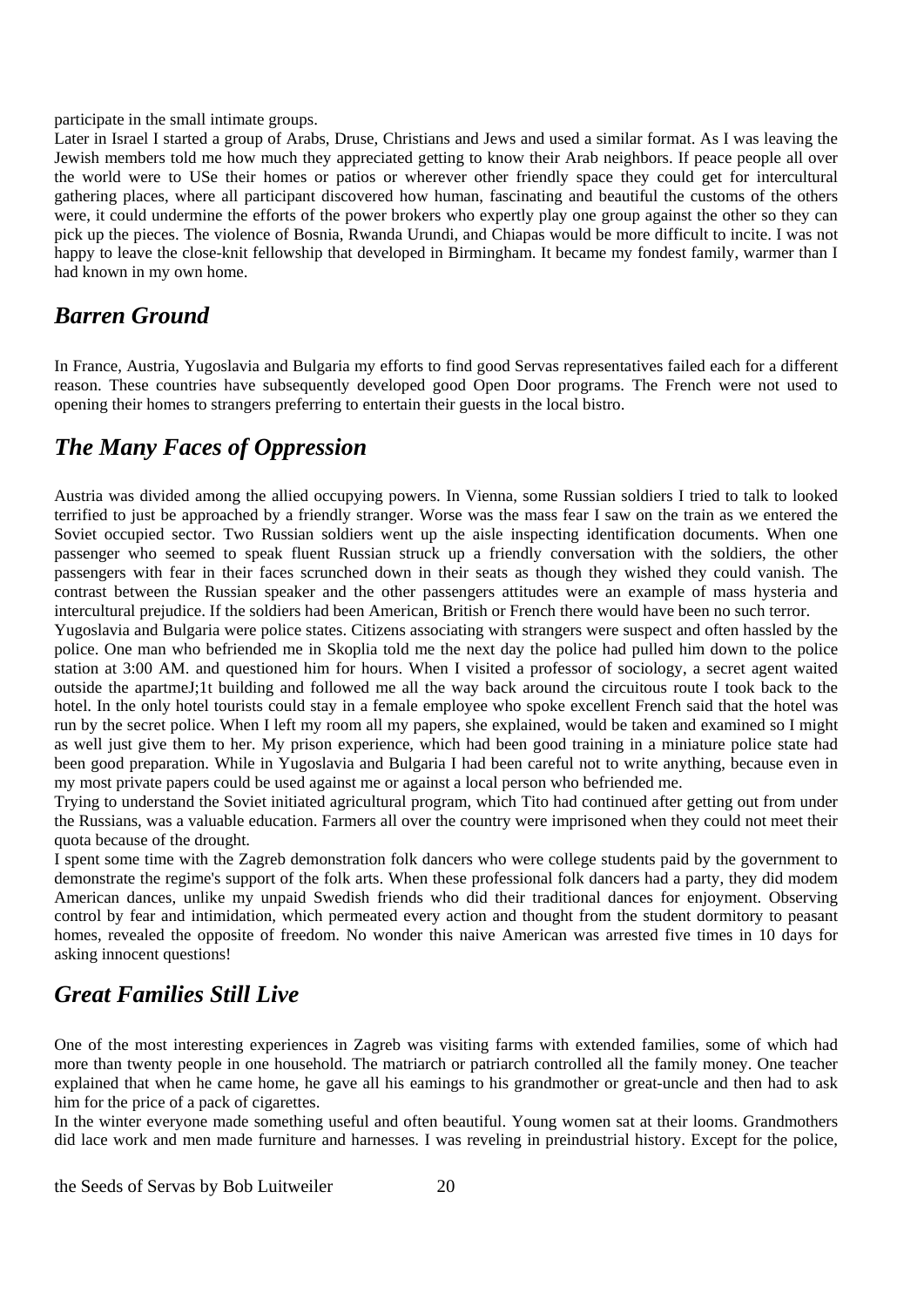strangers treated me with kindness and generosity. It seemed to be a government policy to hassle visitors who did not behave as good tourists. Asking to visit a factory was OK but asking farmers about the government distribution of their crops was taboo. Just asking questions, even though they were not critical, got me arrested. Each time after several hours of questioning I was sent on my way, never locked up. Each time I tried to be more circumspect but no way could I avoid being a suspect, except the time I was the guest of a Communist village entrepreneur. The last policeman who arrested me invited me to be his guest in his home.

A student who started a branch of the International Student Organization was thrown out of school. A teacher who taught Esperanto to her class was punished in front of her students. This was not the action of Soviet or German occupation but American oppression. Costas Voumas, a student who lived with his family in a little mud floor cottage volunteered to be Servas representative there but he never was allowed to assemble a list of hosts.

## *Unfriendly Neighbors*

Passing from Greece to Turkey would have been easy if I had followed the tourist route through Istanbul but I thought a more picturesque route would be by boat through the islands of the Aegean. In Piraeus, the seaport of Athens, after searching for days I realized there was almost no commerce between Greece and Turkey. They were long-time sworn enemies. Finally, I got a little cargo boat which sailed when the wind was right and used gas engines when it wasn't. For three days we wove in and out among the islands. When the wind was too high and the waves endangered the sacks of flour on deck we r\_m for shelter into the nearest cove. I was allowed to steer the little ship part of the way. The simple diet of greens and fish was tasty and just what my system craved. But that only got me to los. Though it was only three miles from the shores of Turkey I spent a week there before I got passage across. Never have I been so frustrated by a narrow channel of calm water.

# *Barn Raising*

Turkey was a happier country with quite another mentality. Though defeated in war they were far from beaten in spirit. Most interesting to me were the villages where the peasants had ancient traditions of neighborly help. Actually one of Saroyan stories had tipped me off. One day my guide and I walked for miles across a barren grassy plain, ancient forest destroyed millenniums earlier. In the village was a very well built school. My guide translated its re-

markable history recounted by one of the villagers. Without pay for their contribution of materials and labor, the



villagers had built this building because the government promised them a teacher. They also told me how every spring all the villagers repaired the feeder irrigation canals with no compensation except, of course, the shared use of the water. They also explained that in most villages there was a free hospitality room for Turkish travelers maintained by the village headman. The Turks had an Open Door system for hundreds of years before Servas was thought of.

*Bob Luitweiler typing in the first Servas Handbook* 

 *Birmingham, England*

The village where I stayed near the rail road

station had its own stories. A family that had moved there to set up a little store had failed to earn enough to carry them over the winter. Despite their being outsiders, one possible strike against them, and being merchants, another strike against them, the village headman took up a collection large enough to tide them over the lean months of winter. They pointed out a house that had burned down and proudly told how the villagers had gathered materials and also with freely donated labor to rebuild it in record time.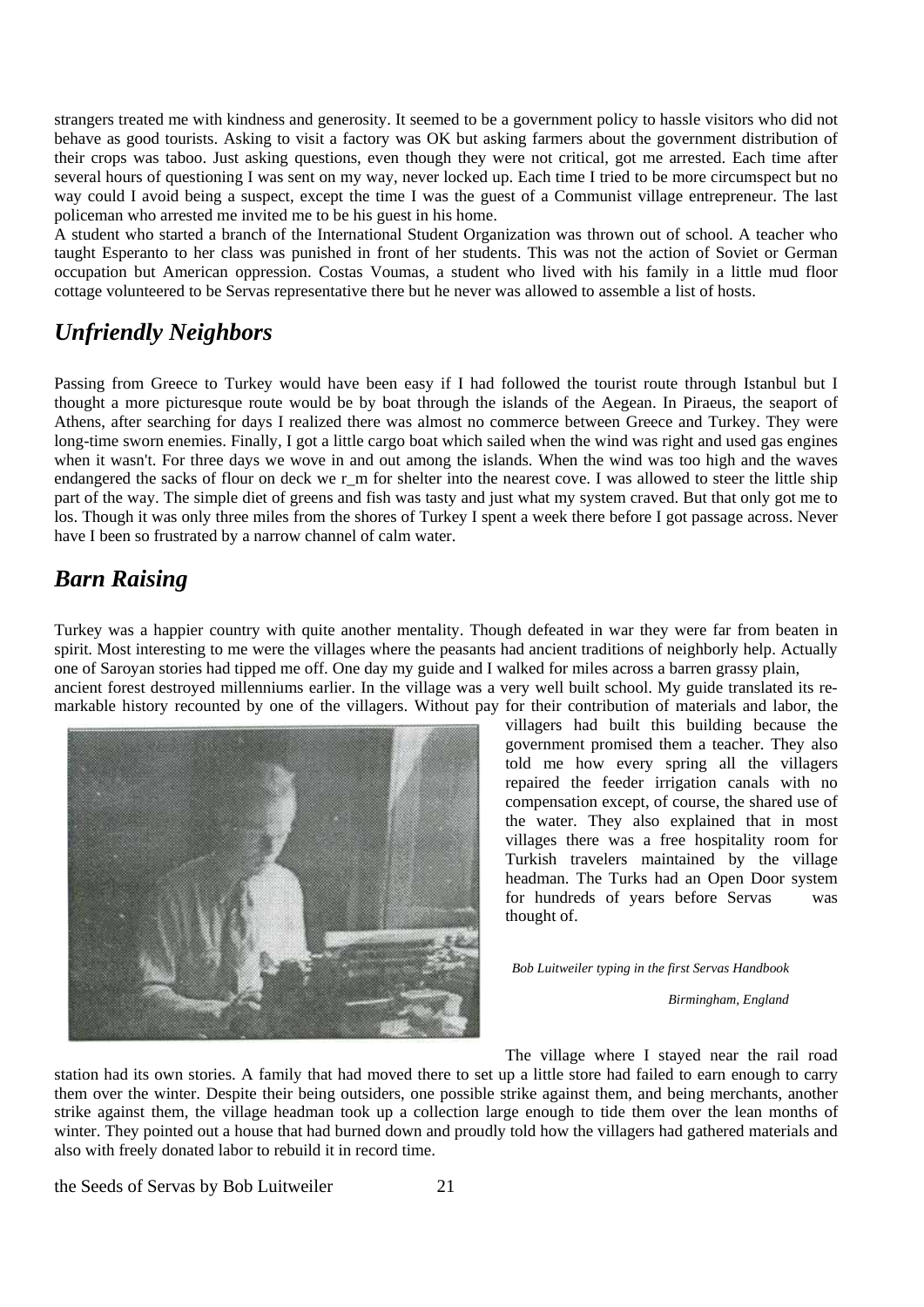Someday I hope there will be many books on the people's history. Everywhere I go, I discover old customs of cooperation and mutual help, practices of generosity and compassion neither the news media nor the political centered history books recount. When an inquisitive and optimistic mind wanders over the globe looking for the kinder sides of human nature, a new world blossoms. We started Servas to help open-minded people have experiences like these. We wanted to help them get out of their myopic preconceptions and imbibe the warm heartedness common among ordinary people. It is too easy to visit someone in one's own class or profession and to reenforce a class bias. It is much more rewarding, however, to discover the wisdom of other classes such as these peasants. But such warmhearted customs are only revealed to a traveler who learns to look deeper. A friend who traveled with me in Czechoslovakia, many years later, said 'Bob, you are terrible to travel with. We can't get anywhere because you talk with everyone who comes down the street" (In those days, German, which I spoke, was almost universally understood in Bohemia) I answered "True, but you gladly come along when they invite us in for tea."

In Turkey teachers in the American School wanted to be Open Door representatives for that country but I felt it should be a Turk. I still wonder if that was a mistake for they could have started a good list and then turned it over to a Turk.

#### **A** *Gem in a World of Sharing and Fear*

In Israel I connected with Joseph Abilea, a gem of a man, who took on the leadership of Servas there for many years. He was a violinist in the Israel symphony orchestra and later became the conductor. Then his deep sympathy for his Arab neighbors and concern for their suffering caused him to resign in order to spend full time on the Arab-Israeli Friendship Association. From him and other Israeli pacifists, by working on several Kibbu1zim and by visiting Martin Buber, famous writer and Jewish philosopher, I learned a lot about the inner workings, the history and problems of that tension ridden country.

I had the privilege of knowing the small peace-minded group in Israel, people who put humanity above ethnicity. They were beautiful and courageous often facing insurmountable odds. Joseph Abilea was one. He lived compassion.

#### *Cooperation Without a Heart*

My attraction to the Kibbu1z movement stemmed from an interest in voluntary sharing societies of all kinds. The Zionist youth training farms I visited in New Jersey were alive with enthusiastic, dedicated young people. Seeing these idealists who were looking forward to living in moneyless communities, even though they were from business oriented families, was inspiring. That same spirit I expected to find in the Kibbu1zim. Alas it was very different. The fanaticism, which made Israel possible, colored the idealism of their founders and the life of their communities. Economically, thanks to enormous American financial infusions, Kibbu1zim prospered and was one of the foundations of Israeli agricultural production. Those who lived in them were the upper class. One man told me he lived there not for any desire to be in a sharing community but only because it gave him a higher standard of living.

Compassionate sharing was not strong, however. In one Kibbu1z I had a bad case of diarrhea. They gave me a little room. The doctor, who spoke good English, came but had no time for even a few sentences of conversation. The food was delivered on time, without a word. Incidentally I could communicate in German with those who spoke Yiddish and in Spanish with the Saphardic Jews but that was useless if no one would talk. The rest of the long hot days and nights I just laid there lonelier than I would have been in a desert cave for one feels more isolated when among noncommunicating people than alone in the wilderness. The people who conversed for hours at a time only ten feet away never thought of asking me how I was doing. Being immobilized I could not seek out friendly company. It was a strange mentality for a close-knit community. I later learned my experience was not exceptional.

One evening when I went to talk with the leaders of one Kibbu1z I was directed to a private apartment. Here in this egalitarian society, the leaders were feasting on luxuries from the US, which no one else in the Kibbu1z had. All around their residence were expensive American toys.

Worse than that was the unintentional, yet painful, isolation experienced by some of the kibbu1z members. In the beginning the plan was to make the dining hall the community center. To keep it peaceful no children were allowed in. Israeli children from highly tense families are much more boisterous than Mexican village children, for example. The children were raised in special children's dormitories where their parents saw them for a couple hours in the evening and during the Sabbath. But these communities grew to more than a thousand members the meeting halls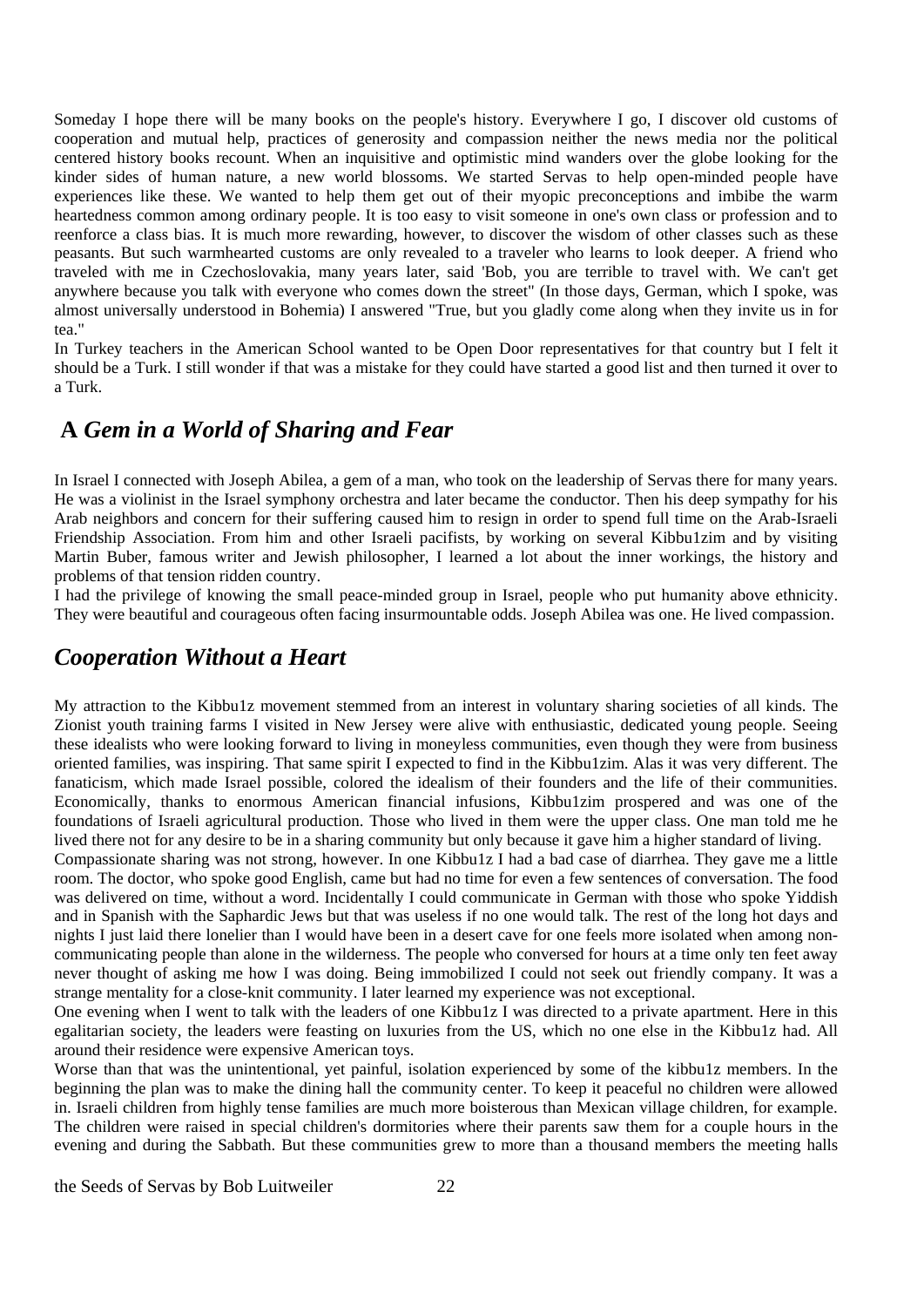were far from quiet and cozy. When coffee makers were finally allowed in private rooms, coffee klatches spontaneously formed around various ethnic groups. They were made up of Jews from Anglo-Saxon culture, those of Polish background, Romanians, East Indian and so on. If one was unlucky enough to come from a country that had no coffee klatch he or she was more or less out in the cold. Being isolated in a city where you can go a few blocks to meet friends is one thing but in the kibbutz that isn't possible. IndividualS unfortunate enough to not belong to one of these groups found themselves out in the cold. They were in a society that shared everything but compassion.

The dark-skinned Yemenite Jews found themselves treated as second class members as a kind of racism grew up in their idealistic society.

All over the world are groups trying to create the cozy associations and security of communal societies of past ages. Yet our prejudices and practices of individualism are so deeply ingrained we carry them into our planned community like a virus infection. Reflecting on this experience I'm reminded how often ideologically driven people can betome so wrapped up in their cause they forget the very human spirits that motivate their ideals. Insensitive missionaries, evangelical Marxists, fundamentalists of all religions too often fail to relate to their immediate neighbors. How many Servas hosts with generous Open Doors for foreign visitors take heed of the refugees or lonely foreign students right in their own community. Martin Buber, the famous . Jewish pacifist writer and philosopher who believed wholeheartedly in community said to me. "In the kibbutz there is the form of community but not the spirit. The mechanics work so smoothly they forget the humanity."

#### *Escape to New Worlds*

The next leg of my journey was a short ferry trip to Cyprus, a delightful South Sea-like island despite the underlying conflict between the Greek and Turkish residents. Often these ethnic conflicts, so common in many parts of the world, are stirred up by political groups that use the humble people in their community for their own selfish purposes. I rented a bicycle and toured much of the island, visited with people of different cultures, swam in pure water under tall shading trees and basked in the calm atmosphere. Everywhere people were kind and friendly. The respite from tense Israel was an enormous relief.

From there the way east was blocked because no Arab country would let one pass who had an Israeli visa in their passport. But I figured I could just catch a steamer bound for

India that landed in Cyprus, which was on the way. Was I naive! Of course, a short distance south, in the port of Suez were hundreds of ships that had to stop on the way through the Suez Canal. That was off limits for anyone with an Israeli visa, however. The only way to catch a passenger steamer to India, I was told, was to go all the way back to Italy.

#### *Bedouin Port*

So, as I so rarely did, I took to the air and flew over Israelis' enemies landing in Kuwait which Was then a British protectorate.At that time it was little more than an overgrown Bedouin port, an ancient smuggler's center. There was the royal family's high walled castle, a few old buildings and nomads camped near by. Oil money was just beginning to transform it. Some "homes" were only four stakes in the sand with mats around three sides and a mat over the sand to house a whole family. The European oil workers on the other hand, had air-conditioned quarters with a club house. The mechanics from India had fiercely hot wooden dormitories. Except for that and a long ship pier, the place was its ancient self. On my first night the place was so alive with

people I could hardly sleep. When I went out on the street the

next day, there was no one in sight. Then I realized people slept in the baking heat of the day and worked in the cool of the night. Westerners with my ignorance generated the expression, "Mad dogs and Englishmen walk in the midday sun."

#### *Vagabond Among Pilgrims*

Deck passage to Karachi was an adventure into Moslem family life. My fellow passengers, who were pilgrims returning from Mecca, gave me an opportunity to see inside Moslem family life, something rare in a society of veiled women. One of the most important things a Moslem can do is to make a pilgrimage to Mecca before dying. Making it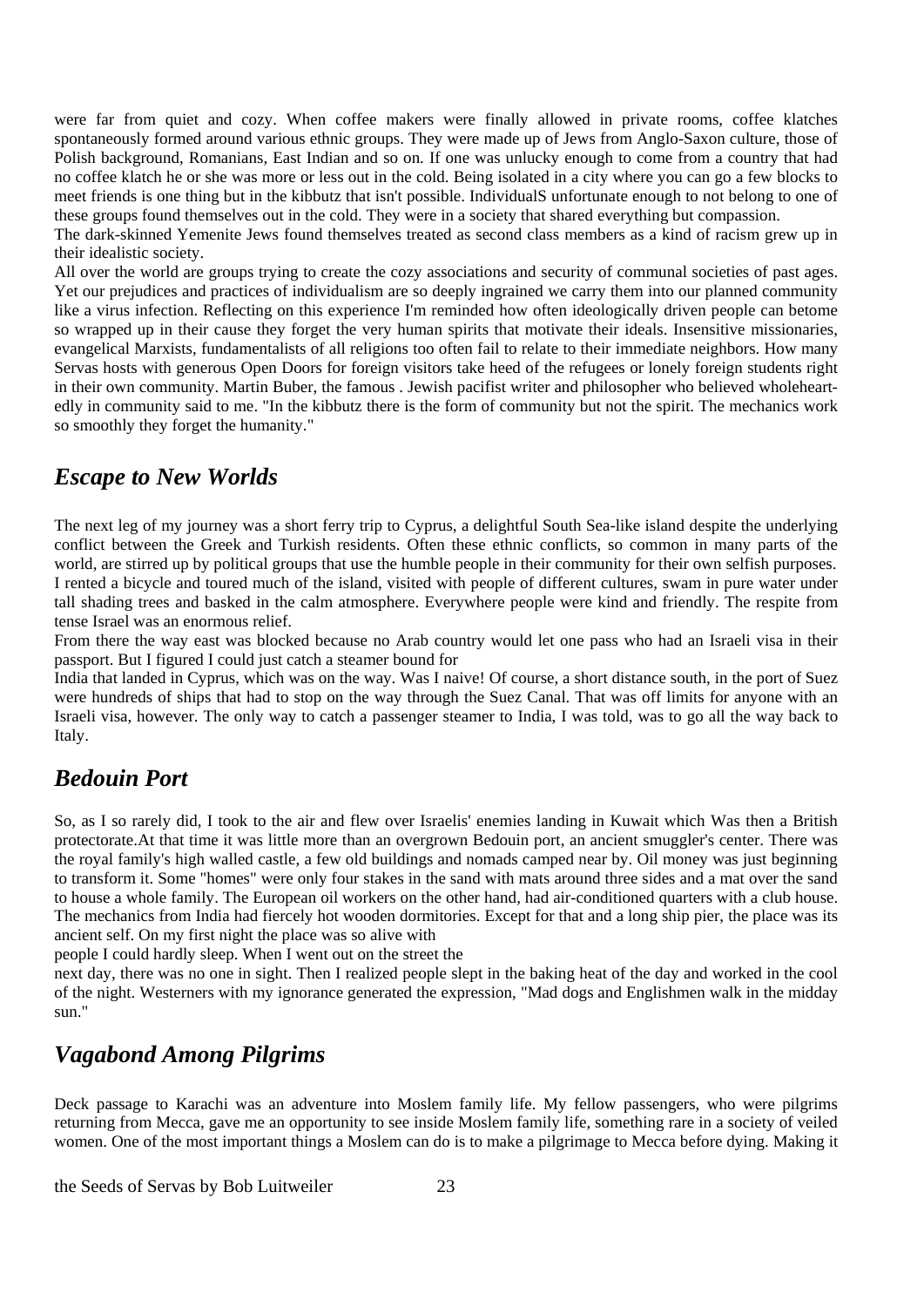back home is less important. Because of this custom the ship stopped briefly several times so elderly pilgrims who died on the trip back could be buried at sea.

I found a nice place for my sleeping bag on the forward hatch away from the ship's smoke and the hard steel decks, without knowing this was the traditional prayer space. In the wee hours of the first morning, a time for the first of the daily rounds of prayer, I was kicked in the ribs and commanded to move. On later momings the devout pilgrims actually prayed with an infidel at their feet. Had I given vibes that told them I considered myself a brother though I was not a coreligionist? My ignorance of their religious customs led to worse faux pas. Sleeping in their prayer space was nothing compared with photographing their families. Two taboos were broken at once. Pictures are considered equivalent to image worship. Pictures of their unveiled women were even more insulting. Why, on some dark night, they did not drop me into the sea with their dead grandfathers, I'll never know.

#### *Pakistan*

Though I spent three months in Pakistan and worked for a while in a work camp for peace in Karachi, where we built houses for refugees, I was unable to make useful contacts for Servas. In Peshawar, I visited the brother of the man known as the Frontier Gandhi, Kahn Abdul Gafar Khan. His brother was nervous when I came because, I discovered after getting there, he was under house arrest. Kahn Abdul Gafar Kahn, who had been a close coworker of Gandhi, was in prison.

The real adventure there was a trip to the Principality of Swat, an isolated serni- autonomous state in the foothills of the Himalayas. When I requested the required permit, the officer asked me if I was a journalist or scientist. Since I could claim neither, he said he could not give me permission. 'What would You do if you were in my place?" I asked him. He answered, without hesitation, "I'd just go." A long and rough bus ride took me to one of the most interesting places I'd ever seen, a place living in medieval customs. The bridge across a thousand-foot deep gorge was spanned by a rock arch bridge using no modem materials. The very substantial houses were all made of large stones precisely laid up with only clay for mortar. Intricately carved wood pieces surrounded every door and window. Most fascinating for me was their economic system. They had a currency that could not be inflated because their money was the grain that made their bread. Their thousand-year-old system of payment was in annual wages, a system advocated by modem visionaries. Every year at harvest time the community carpenter who did all the house repairs for the previous twelve months was paid a fixed quantity of grain. So was also the barber and the marriage match maker and the Moslem pastor. Thus, these people had secure services. The specialists had secure incomes. When I went to pay my bill for food and lodging I was told the prince of Swat had made me his guest. It was already paid. I now regret I had not taken more time to converse with him and learn more about the people's customs and ideals.

The Swat annual wage of grain is only one kind of people's economic system. The kibbutzim and other communal societies like the Shakers and Hutterian communal communities are another. The neighborhood mutual help of the Turkish villages is also an ancient kind of sharing economy. I also found this among the sheep farmers in Wales, the mountain herders in Norway and the Swiss shepherds. Most all societies that have not been captured by the national and international money systems have some aspects of indigenous non profit economies. The world consumer's cooperative network is the neighborly exchange moved into the money world but still democratically controlled by the consumers through membership in their local stores.

Unfortunately the power brokers have subtlety brainwashed the public, through their control of the popular press, 1V and school textbooks, into believing there are only two kinds of economic systems. That is why most people believe we must choose between a profit driven capitalist system and a government run socialist or communist system. In other words we are supposed to be just pawns in the hands of the money makersthe merchants and czars of industry, or socialist government bureaucrats. It is all part of the process of economically disenfranchising the people by convincing them they are helpless and should therefore go home and be quiet while the few in power enrich themselves.

### *Next Door and Worlds Apart*

Crossing to India was something else. In those days, Indians and Pakistanis could not cross over into each other's countries. They were technically at war. My train went to the last station on the Pakistan side. After a mile walk I came to the border. Here Indian stevedores carried enormous bunches of bananas on their shoulders to the demarcation line and slung them over onto the shoulders of the Pakistani porters because neither could set a *foot* in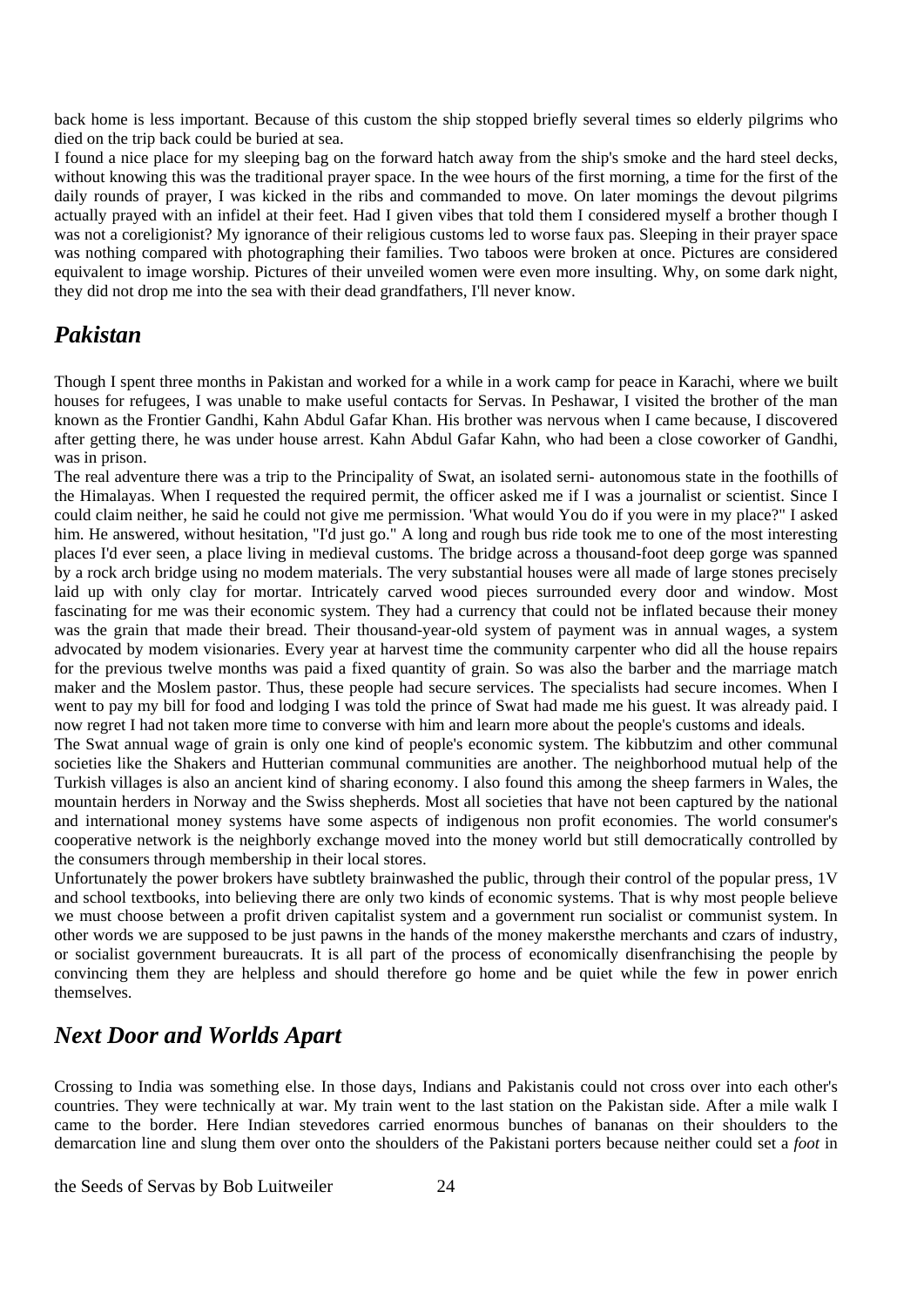the other's land. A few years before, this had been one country named after the Indus River that now flowed mostly in Pakistan.

# *Indian vs. Mechanical Logic*

It was an invisible line between Lahore and Amritzar. The people on both sides of the wall had the same ancestry and mostly spoke the same language yet the reasoning in India was so different it took me some time to discover why I so often failed to communicate. I remember a long discussion on social issues with a Gandhian follower who spoke better English than I yet for some reason we couldn't understand each other. It took weeks for me to understand that their logic was quite different from what I had learned was rational thinking. As I gradually let go of my Western mentality, their logic of the heart became a new revaluation. In physics and chemistry where one can measure things in a controlled environment, using distilled water for chemical experiments, for example, mathematical analysis works well. The difficulty comes when westerners try to use the logic of the laboratory to understand social problems and social change. Here there is no distilled water and rarely a controlled environment. In a biological experiment you may have hundreds of variables. In a human social situation there may be millions of variables. The Western trained scientist narrows down the number of variables. This may be called formulating the problem. Pick a few of the variables you consider most central and disregard all the others. Then you try to analyze your problem with a manageable number of variables. Only one trouble - you have distorted your view of the problem by leaving out most of the variables, perhaps so many, the conclusion is quite wrong.The *Bhagavad Gita,* one of the sacred teachings of the Hindus says there is a higher understanding than that which comes from the logical mind. The Indians, I discovered, look at social problems not through mathematics and statistics but through feeling, compassion, sympathy and intuition. You can argue with them for weeks using reasoning that may seem totally rational to your Western mind. However if your conclusion doesn't feel right to them, your reasoning will also be meaning less to them.

Gradually I had to admit when it comes to social issues the logic of the heart is best. My experience in the kibbutzim was strong evidence of that. These communal societies ran like clocks. They seemed economically successful; there seemed to be little friction and life was peaceful *but* for many who grew up in them it was not a good way of life. The logic of the heart was missing.

Unfortunately in the West we call our Women irrational and illogical because they work on intuition and follow the logic of the heart. Is it because most Americans reject the logic of the heart that in some parts of the USA we are now spending more on building prisons than schools?

The land was the same. The people looked alike. Their languages were similar but their ideals were quite unlike. Islam is a dogmatic religion at its roots, like Christianity and Judaism. They all stem from the ancient Israelis and what Christians call the Old Testament. Hinduism, Buddhism and other Oriental religions are motivated by far different precepts. Their difference in life values affects deeply the societies they dominate. I am still trying to fathom their wisdom. It is in many ways so distant from our Western mechanistic thought processes one almost has to start life over in another thought mode to really encompass it. Many American cults take a little piece and make it into a new doctrine, missing their holistic vision.

# *Spiritual Awakening*

I had a library full of the writings of Gandhi yet I could nothave been more ignorant of the core of their spirit for I only knew the shell and not the kernel.

Eventually I overcame my Western narroW mindedness and understood that the logic of the heart in the field of human relationships is better than Aristotelian logic. Each logic has its value, if used in the appropriate realm. It was a lesson difficult to learn. What can be more frustrating than talking with someone who speaks your tongue better than you do and completely failing to communicate, especially when you consider yourself a very logical and reasonable thinker? Fortunately, in the past fifty years more and more people in the West are beginning to understand this Eastern logic of the psyche and of the heart.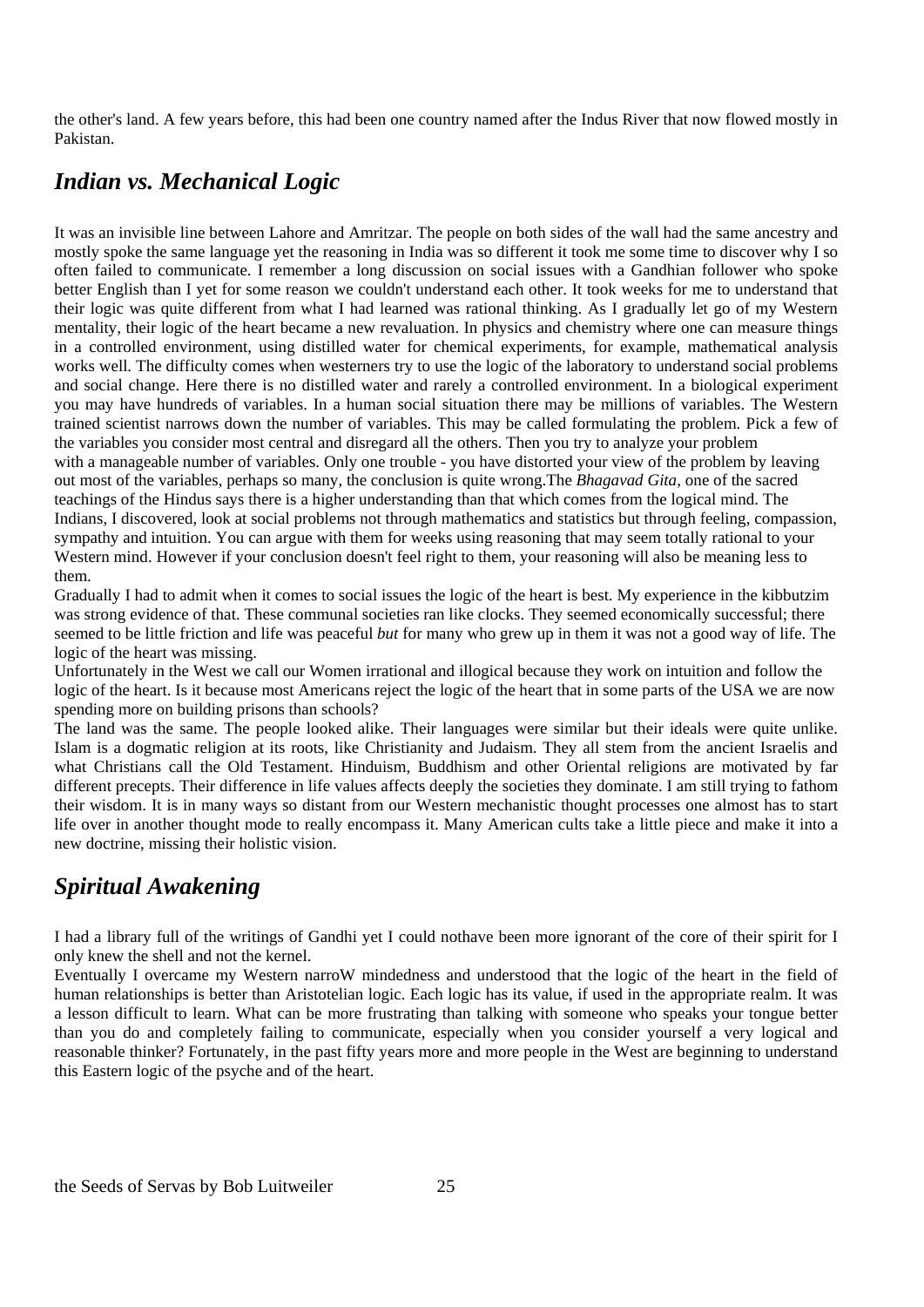#### *The Land of Gandhi*

Ironically, though I had come to India to discover their acceptance of Gandhian non-violence, it was a much deeper level of Gandhi's insights that changed my life. Gandhi had the rare ability to penetrate to the core of problems. Unfortunately, population control was not one of them. His understanding of education and rural community development was phenomenal. It would be a very different world if all those agencies and individuals who want to help Third World peoples gained even a small understanding of his wisdom. He understood well that helping rural villages meant not first pushing them into the commercial world where they became subject to the whims of international trade. He had seen how under the British Raj some of best land in the Indus Valley had been turned into enormous cotton plantations which produced cotton for the textile mills of

England. By the time the cloth got back to India the very people who worked on these plantations could not afford to buy it. They had lost the land on which they produced their food for hundreds of years. They lost cohesive village life that had cradled them and their children. They became flotsam from a sinking ship.

India, Gandhi's country, was very different. Fathoming this subcontinent would take three lifetimes. It's as an extraordinary complex of cultures and religions, wonderful spiritual leaders and fierce communal conflicts. I traveled third class, slept in peasant mud homes and Gandhian centers and rubbed elbows with the poorest and the wealthiest. The suffering and starvation in this crammed subcontinent had turned their belief in the sacredness of life into a hardened shell. The pain a sheltered Gautama felt 2500 years earlier when first seeing an invalid and a beggar would have been a hundred times deeper yet the ordinary people had no place to escape to. Thousands of acres grew cotton and tea shipped to rich foreign countries while the cultivators starved. Though the search for spiritual enlightenment was alive, a magnet to seekers from all over the world, the smell of death was pervasive. When I stopped to help a local man just recovering from an epileptic fit, the passers-by asked me if I was his brother. When I slung my pack on my back in a poor village to follow Vinoba, people were astonished to see a European skin cany his own luggage. I asked a shoemaker, whose whole repair business was a collection of hand tools on the sidewalk next to him, to repair my sandals. I told him I had nothing else to wear, when he asked me to leave them for tomorrow, so could I just Use his tools so as not to interrupt his work. The sight of a light skin working with his hands completely stopped him from working.

In that place I may have been the only light skin they had ever seen who was ready to share their life, but in the Gandhian centers there were several from various countries who had thrown their lives in with the Gandhian movement. They were rare and great people who worked with no pay. In Gandhian ashrams I met more people whose lives had been transformed then I ever had seen. Not one of them went around proclaiming they had been saved, or even spoke of a new enlightenment. They just silently, joyously lived it. To me, this social movement which created widening circles of rural reconstruction was a revelation. As another example of peace building, their work demonstrated how the lives of a few committed people can influence a whole society. The Gandhian Ashram founders came from city middle class homes to live in mud huts. They ate the simple diets of the neighboring farming communities and dedicated their lives to the revitalization of India.

The nearby children from illiterate families were invited to come to their schools where they often sat on the mud floor and wrote on slates. Through the children, the Ashrams reached out to the parents and through these connections advanced Gandhi inspired programs of livestock improvement, better treatment of women, improved sanitation, spinning thread for their own clothes, improved home construction and many other kinds of rural reconstruction.

The program he inspired had roots in many corners of the country. I attended an amazing gathering in Benares of Village Development workers. Thousands came from every corner of India. Gandhi was no longer living but I had the privilege of meeting many of his closest coworkers, the leaders of the movement. They spent many hours discussing the future of their movement. What was remarkable was how very different they were from each other. There were socialists and anarchists, intellectuals and educators, economists and agronomists. They were Hindus of high cast and Hindu outcasts, Harijans, Gandhi called them. There were also Moslems and Christians and atheists. Gandhi's magnetic spirit had pulled together a diversity of people more unlike each other than I had ever seen in one movement. As long as he lived there was remarkable harmony among them. Though they still functioned together there were schisms and serious diversions of pUrpose and direction.

Perhaps it is inevitable, when a country succeeds in freeing itself from an outside power, the factions within who have worked shoulder to shoulder for independence start new conflicts. In Israel the kibbu1zim split down the middle as soon as they got independence. The conflict, amazingly, was not between those who wanted to educate their children as open-minded thinkers and those who wanted to indoctrinate them. No, it was between two forms of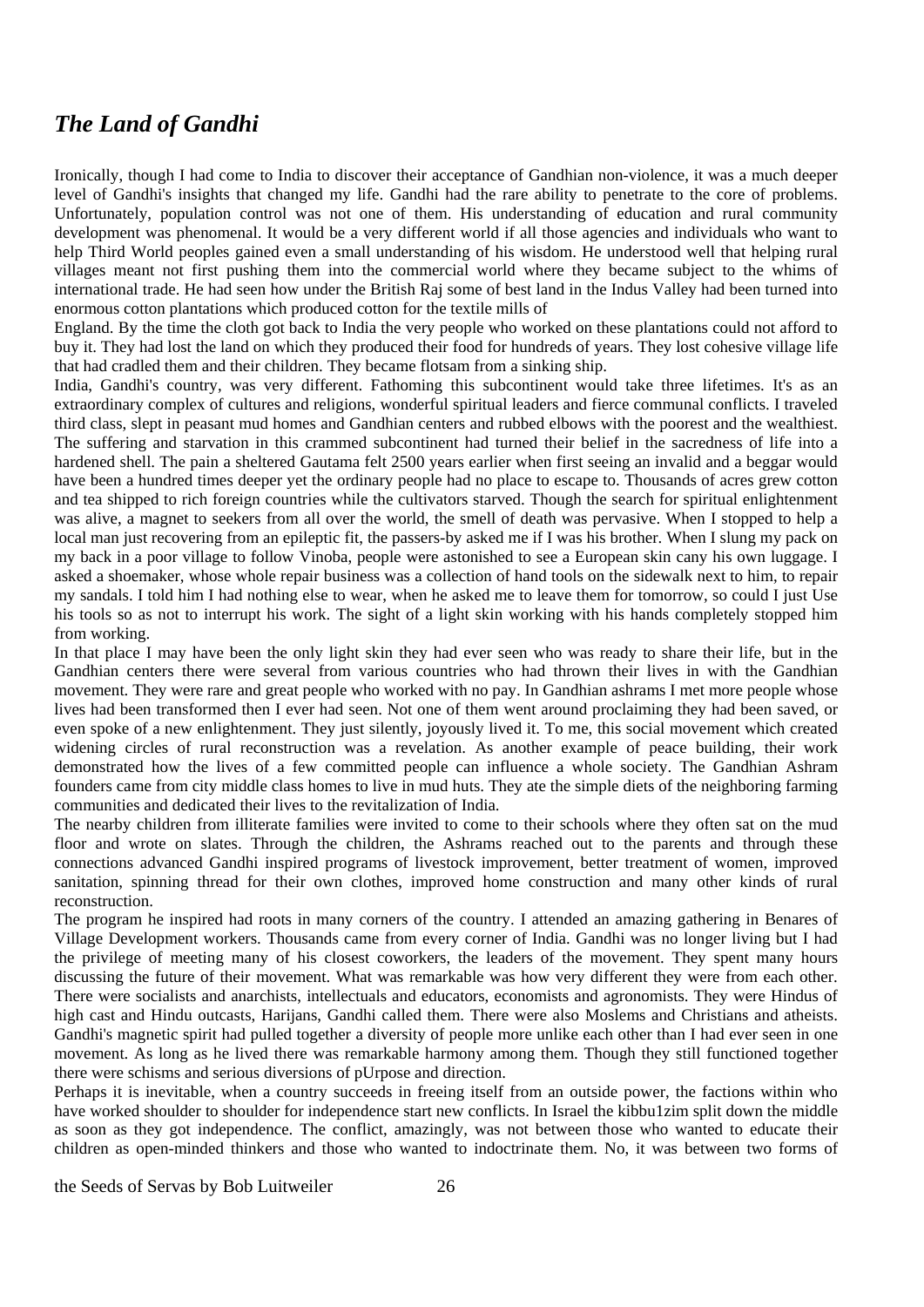indoctrination - those who favored USSR socialism and those who favored British Labor Party socialism. The ideal of encouraging children to think for themselves didn't enter the argument. Even families split over these issues of dogma, parents moving to one kibbu1z while their. Children rnoved to another.

The Village Development Centers all over India - which he called Ashrams - inspired me as much as any movement I have eVer eXperienced anywhere. Each rural center was independent, owned and run by the leader in it. Many of these leaders were rernarkably dedicated persons who gave up comfortable city lives, sold their homes and committed themselves to the Gandhian village work for the rest of their lives. They were scattered all over the country but no one knew where they were or even how many there were. Why spend time doing statistics when there are eying needs for village development, the Indians would have probably said with their people-centered logic.

When I looked for a list of Gandhian rural development centers so as to ask them if they would like to be Servas hosts, I found, not only that such a list did not exist but no one knew even how many there were. Here was another conflict between my Western mind and India's. I did, however, start a list by)

asking Ashram leaders if they would like to be Servas hosts. A fascinating book could be written about that gathering in Benares, the different personalities who made up the movement and their influence on the development of the country in later years.

Gandhi saw the development of village industries as part of the liberation of India but he was discouraged. He said before he was murdered, "India will get her independence but not her freedom." What I think he meant by that was India will separate itself from British rule but that will not bring the real freedom to all the people they had hoped for. Many things he understood ".

about freedom of the rural folk. Villages need to have viable industries using simple devices which the villagers can afford. Many of their own needs should be produced by the villagers even things that could be more efficiently made in factories. Most all their food should be grown in the village.

Villages which have control of their own economies can only be free if the village leaders care about the welfare of all the people. Gandhi's rural development center at Wardha, which he called an Ashram, was a complex of relatively primitive village industries. They pressed oil, made paper, had a daily herd and large vegetable gardens and ground their own grain. Everyone spun cotton.

With his coworkers he developed a remarkable system of children's education. It is the most holistic system I have ever seen. Central to the program was the children's school with a remarkable system of education.

Central to learning were the various practical skills the children were leaning. Each kept a diary and wrote in it how many ounces of thread he or she spun that day. Each class had its own government and elected officers. Listening to the various class ministers give their monthly report and then having their administration criticized by others in the class was a novel experience for me, especially when I remembered the kids came from illiterate and very poor homes. This program for rural children although it was craft centered was not primarily a vocational one. The hand craft centered activities were used to lead the children into world geography and history, reading and writing.

Through the children of the rural development workers, ideas reached out to their parents and through them into the life of the Country. Since most people in India were villagers, he was reaching for the mass of the people but not on a mass basis but on a person to person plan. Unfortunately the Western trained establishment of India had little belief in his down to earth village centered approach. They proceeded to industrialize the country in many cases with environmentally destructive methods. If they had followed the plan worked out by Gandhi and his very wise coworkers, India might have developed a model sustainable, well-fed society despite overpopulated crowding. Gradually the bullock powered water lifters and oil presses would have been upgraded to solar powered devices. The Gandhians were developing excellent low-cost methane generators that turned cow dung into compost and cooking gas. Their fierce sun is an excellent power source for cooking and electric generation. Instead, in 1950 half of the national budget was used to buy or build military equipment.

The Indians called this village-centered movement the Gandhi Constructive Program to distinguish it from his nonviolence independence struggle. It encouraged people tQ be true to the best in their own culture and become more self reliant instead of trying to work for some foreign company. Everybody who investigates rural development programs in India, now speaks highly of the superior results the Gandhian centers have. But they only reach a small part of India. As far as bringing nonviolence to India or awakening India to the value of developing an alternative economic system, Gandhi was almost a voice in the wilderness. Indians, like many other people, like a guru who lights the way, shines the torch into the darkness so they can blindly follow. They listened to his evening "prayer" meetings when he tried hard to explain his philosophy but few internalized the significance of his messages. He was shining a light through very troubled times. They put their trust in him. When he was killed, they looked for another leader to follow without thinking, but no one could take his place.

Vinoba Bhave was both a genius and a man of faith but he never fired the enthusiasm of his people as Gandhi did,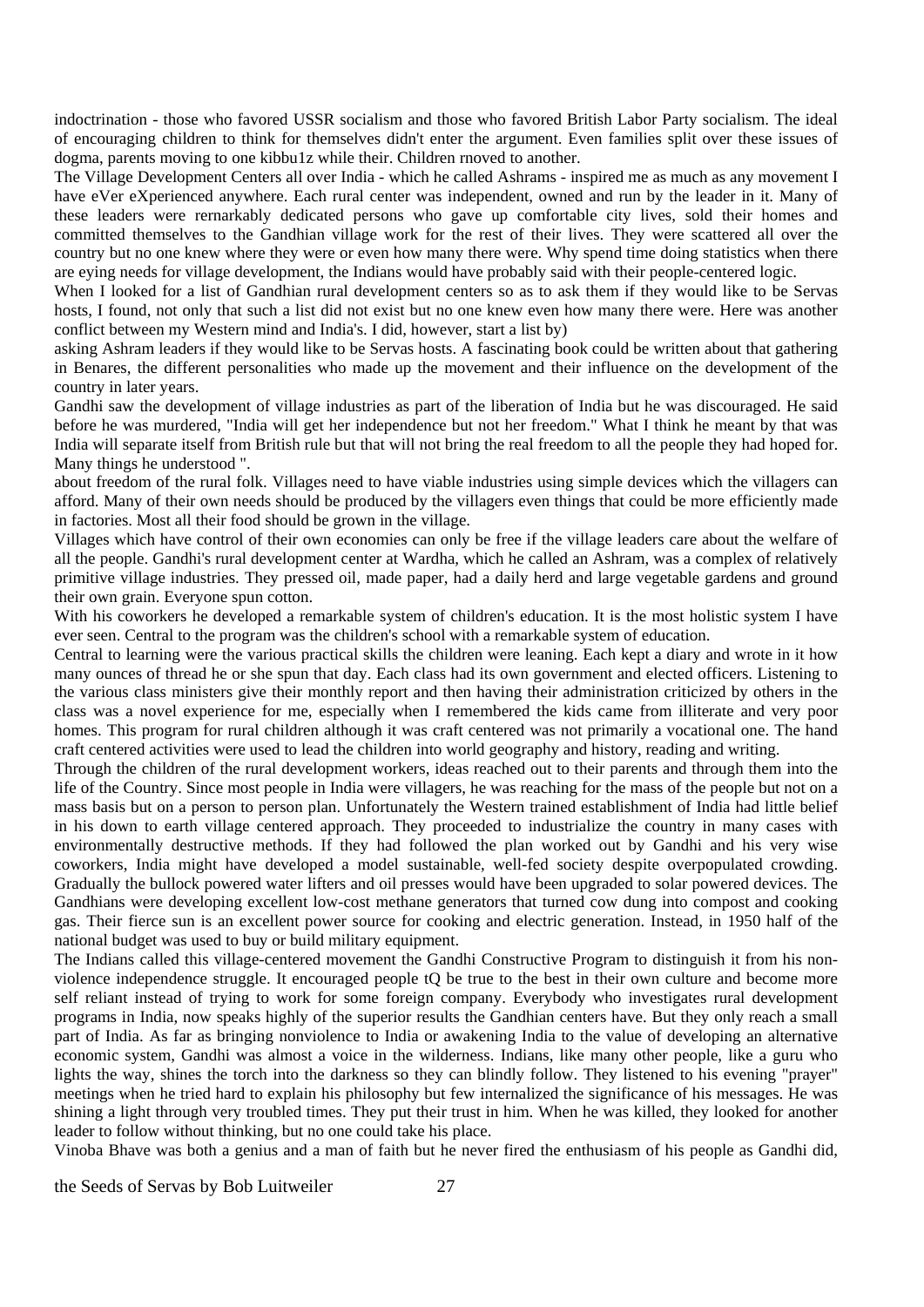always living in the shadow until Gandhi was killed. He developed many kinds of ingenious village devices. I think he was partly responsi ble for much of Gandhi's outstanding village school program. For several days I walked with him and his followers as he went from village to village asking those who had big pieces of land to give some to the poor. In some places he was able to get whole villages to pool and then relocate their land.

I gradually understood the meaning of holistic reasoning and how essential it is to finding solutions to our complex social and biological challenges. India opened up a whole new perception for me. After being there, I have seen the world differently.

In six months I had a lifetime of experiences. I became friends with the saintly comparative religion teacher from Tagore's former educational center. I got acquainted with some of Gandhi's dosest followers, and walked with Vinoba Bhave and his entourage who were collecting land for the landless. Several Gandhian ashramsagreed to be Servas hosts. Everyone of those I visited gave me new insights into rural development approaches. In Benares I attended an enormous gathering of Gandhi inspired community workers from all over India. The Gandhi-inspired scene of morning prayer where college educated men sat silently at cotton spinning wheels while the peasants watched in awe looked like a reversal in roles. At this gathering I met a remarkable man who invited me to come to his center where he was initiating an extensive rural development program among isolated and neglected mountain tribes. He insisted on being Servas secretary for India and has tightly held on to this Position for many years, often using visitors who come to his outstanding rural development center from all over the world to update Indian Servas Host Lists.

#### *First International Servas Conference*

After three months in Pakistan and six in India I got a letter from my Birmingham friends announcing the first international Peace Builders (Servas) conference and urging me to attend.



*Fisrt Peace Builders International Conference, Hamburg, Germany Out of which came the name "Servas"* (1952) *(L to* R) *Folke Hertling, Germany, Chris Smith, UK; Nana Fundar, Denmark, Claus Weiss, Germany, Leticia Grove, Bob Luitweiler, USA, Dagny Ingvorsen, Esma Boroughs, UK, Connie Jones, UK, August Budinski, Helmut Hertling, Germany, Krisun Ingvorsen, Denmark* 

Should I continue my planned trip through South East Asia, the Philippines and Japan or retrace my steps back to Europe? I canceled my plans to continue around the world and took the next ship back to Europe. The first International Servas gathering met at Claus Weiss' and the Hertling's house near Hamburg. Gertraud Hertling who had sowed the first seed for our program was not there but her father took us in like his family. Only England, Denmark and Germany were officially represented. Besides agreeing on some basic procedures, we settled on a name for our program. Esther liked "Open Doors." I liked "Peace Builders" but did not like using an English title. Esma Boroughs, the first International Setvas Secretaty, chose *"Servas"* that is Esperanto for "serve," in the present tense. We all agreed. The thought was that people who traveled would learn from their hosts how they could more effectively selVe in their home communities to develop programs and human relations that were free of the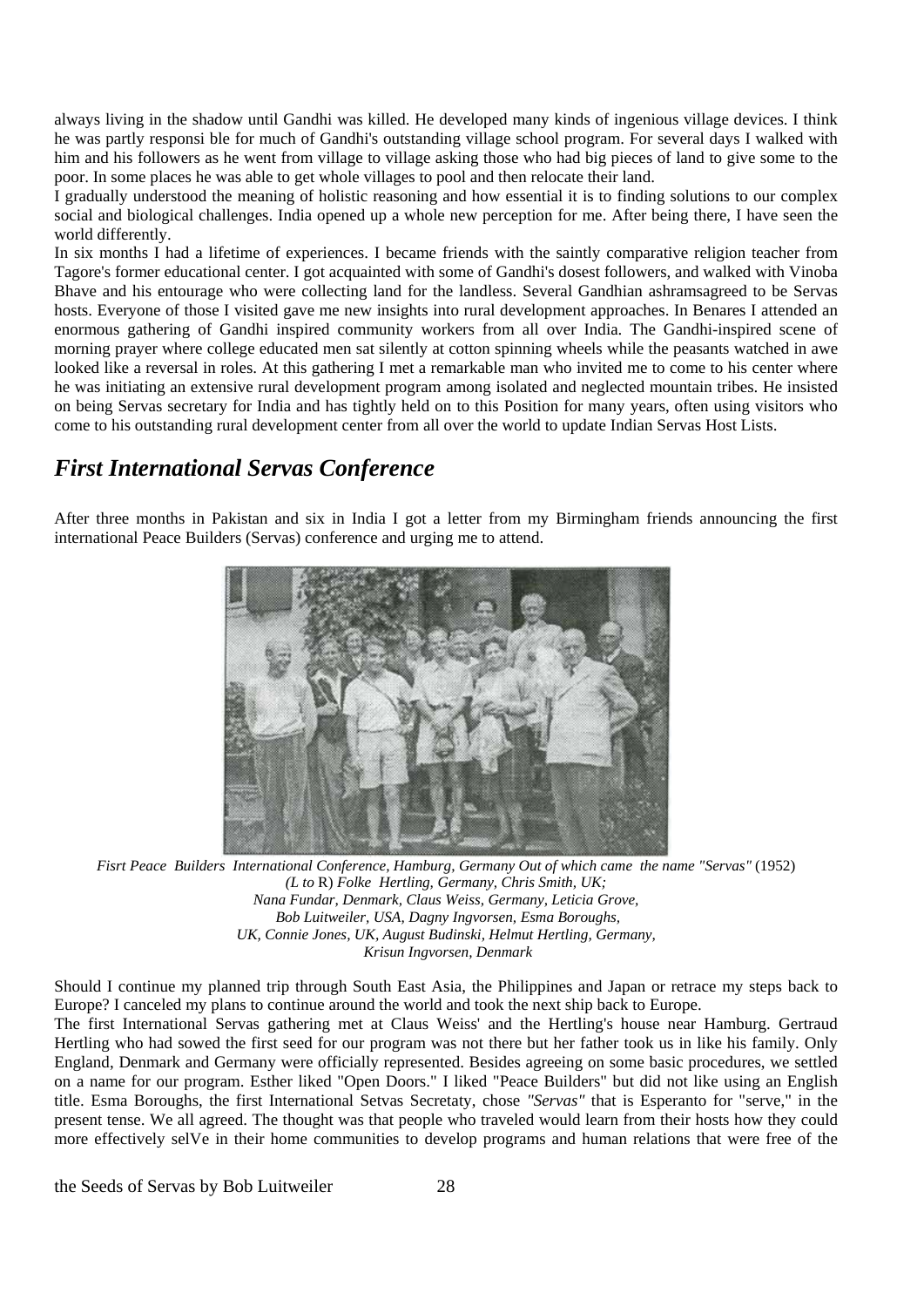seeds of war. At no time did anyone suggest that choosing Servas meant we would abandon our original purpose of peace building. The stoty that choosing the name Servas meant we wanted to alter the aim of our program is wrong. We just wanted a name that was more international then Peace Builders which was exclusively English.

By the time I returned from India, Claus Weiss with fellow students Joachim Wessloh and Gertraud's brother Volker had established a German working committee and had already gathered around 40 hospitality addresses. Joop van der Spek was leading the program in the Netherlands. Nana Funder who had an outstanding preschool in Denmark and had been a Servas traveler in the US along with Kristen Ingvorsen a manufacturer of roofing tiles, ran Servas in Denmark for many years.In those early years the leadership of Servas in most countries changed frequently.

#### *The Future of Servas*

If we could encourage all Servas travelers to discover the rewards from questioning-travel that can lead life changing insights, we would rekindle the vision that inspired Servas in the fust place. Back then we called it a work-studytravel system. We might come to understand better what makes a society what it is today and what it will become tomorrow. We might see more clearly that the communities we live in are not primarily the result of battling politicians and their posturing. They are the sums of our personal lives, our ways of making a living, our relationships with our neighbors and our reaching out to the needy people near and far. We would discover how important the actions of we little people were in building a more sane world future. We would no longer be in the back row of the theater trying to catch the lines of the actors. We would know we are a part of the drama.

I do not think we need to be sociology students to discover that learning about social movement is exciting and reveals a community in deeper ways. As citizens of a troubled world, we can make a difference because everything we do is creating the society of the future. We may think we are only watching a drama from our theater seats, but in fact we are part of the drama of human life. World humanity is not only family. It needs us. I should say we need each other's help if we are to build the kind of world we want our grand children to flourish in.

I do not think there is any "ism" that has most of the answers. Caring and compassion, however, do. If these sentiments can be embodied in our ways of life, our sharing with those in greater need, our active participation in those movements which are seeking to advance a more liveable, a more gentle world is possible.

If every one of the some 15,000 hosts organized regular intercultural parties like the ones we had in Birmingham and Jerusalem, we could reach in a years time thirteen million people and help them discover how beautiful the human family can be when we appreciate each other's rich cultures. We could break down the prejudices that Power *brokers*  Use to *get* neighbors in Bosnia, in Israel, in Ruanda and Urundi, in Yugoslavia and Serbia and in US cities, to destroy each other. These parties would not cost us anything but a little time and effort. They would not have to be in a home but could be in the back room . of a cafe or restaurant, often available free if we order their food, or even outside on a picnic. And they could result in a great deal of fun, music, stories and new friendships.

Servas, perhaps more. than the typical top down organization, depends on its members to make it succeed. Those who do nothing except wait for iravelers are not helping solve our Problems. Those who are befriending foreign college students near them are making contacts with young people who could become good Servas iravelers. Those who write stories in periodicals that reach the kind of people who would make, not just 1ravelers looking for cheap lodging or superficial tourists, but people who care about the future of our world and want to learn how they can contribute in a way that makes a difference.

# *In Conclusion*

Since starting to write *The Seed of Servas* I realized that, although there was no network of Servas hosts, my trip to India gave me Some idea how exciting a trip can be to the traveler

who has questions that lead deeper into the communities visited. I can, therefore, be taken as an idealist. Maybe someday, when I finish my other books, I should write a book on the amazing Servas hosts I have known. Better than that would be for you to meet these hosts and by asking the right questions discover how much they have that will enlarge your perspective. I visited a host in Idaho who, with his wife, had lived as a Bedouin in Saudi Arabia. For hours he fascinated me with his account of living in this society. Although I had passed along the edges if such a

society, I had barely understood it. When he finished, he said, "You know, I have had many Servas visitors but you are the only one who listened to our experiences in Arabia."

The desire to find answers has followed me through life, and led me to study and participate in a variety of social movements. More and more I realized that the road to a lasting peace comes primarily from an awakened populace.